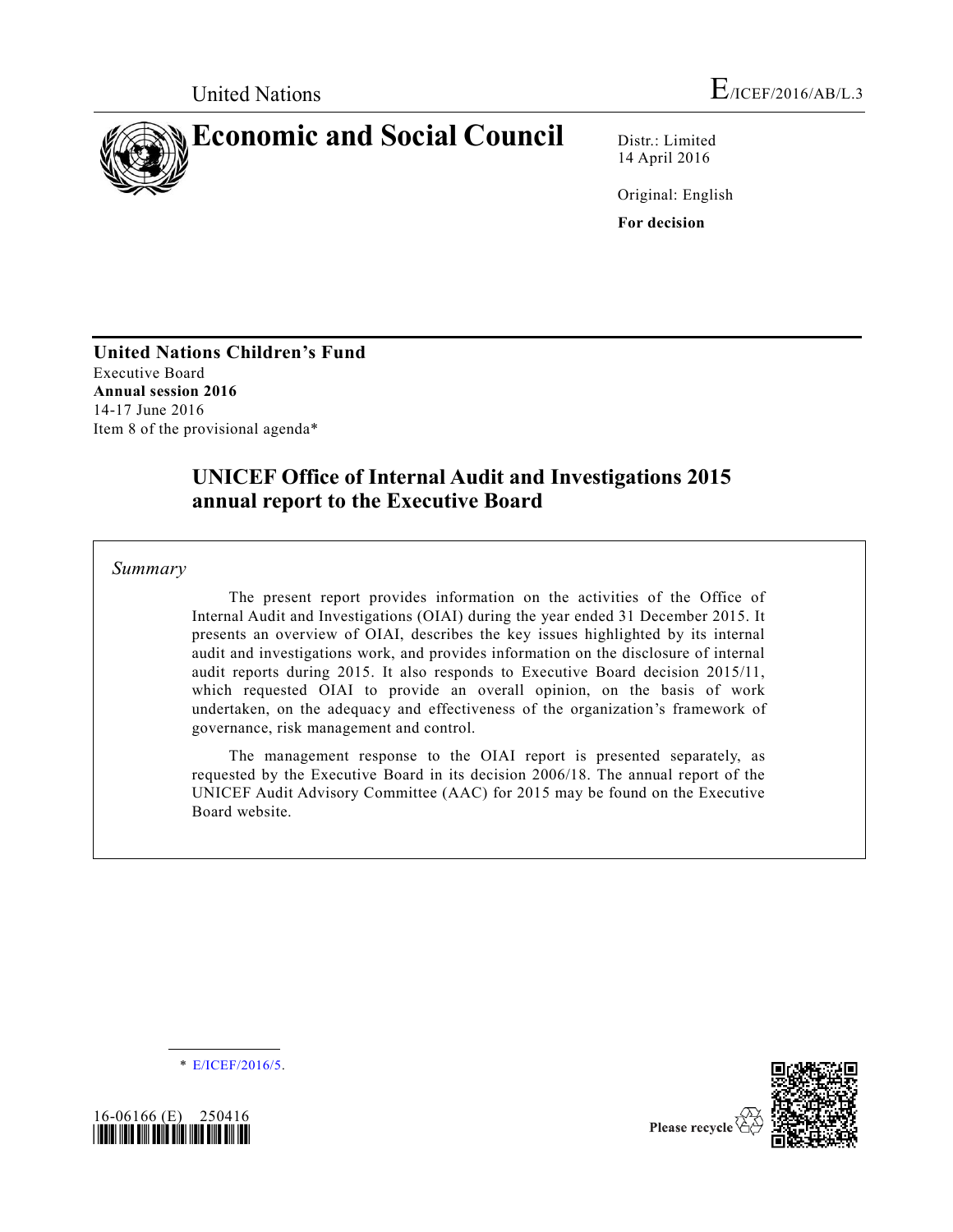# Contents

|                | Page           |
|----------------|----------------|
| L.             | $\overline{3}$ |
| II.            | $\overline{4}$ |
| III.           | $\overline{4}$ |
| $IV_{-}$       | 5              |
| V.             | 5              |
| VI.            | 6              |
| VII.           | $\overline{7}$ |
| VIII.          | 8              |
| $IX_{-}$       | 9              |
| X.             | 14             |
| Annexes        |                |
| $\mathbf{1}$ . | 18             |
| 2.             | 20             |
| 3.             | 21             |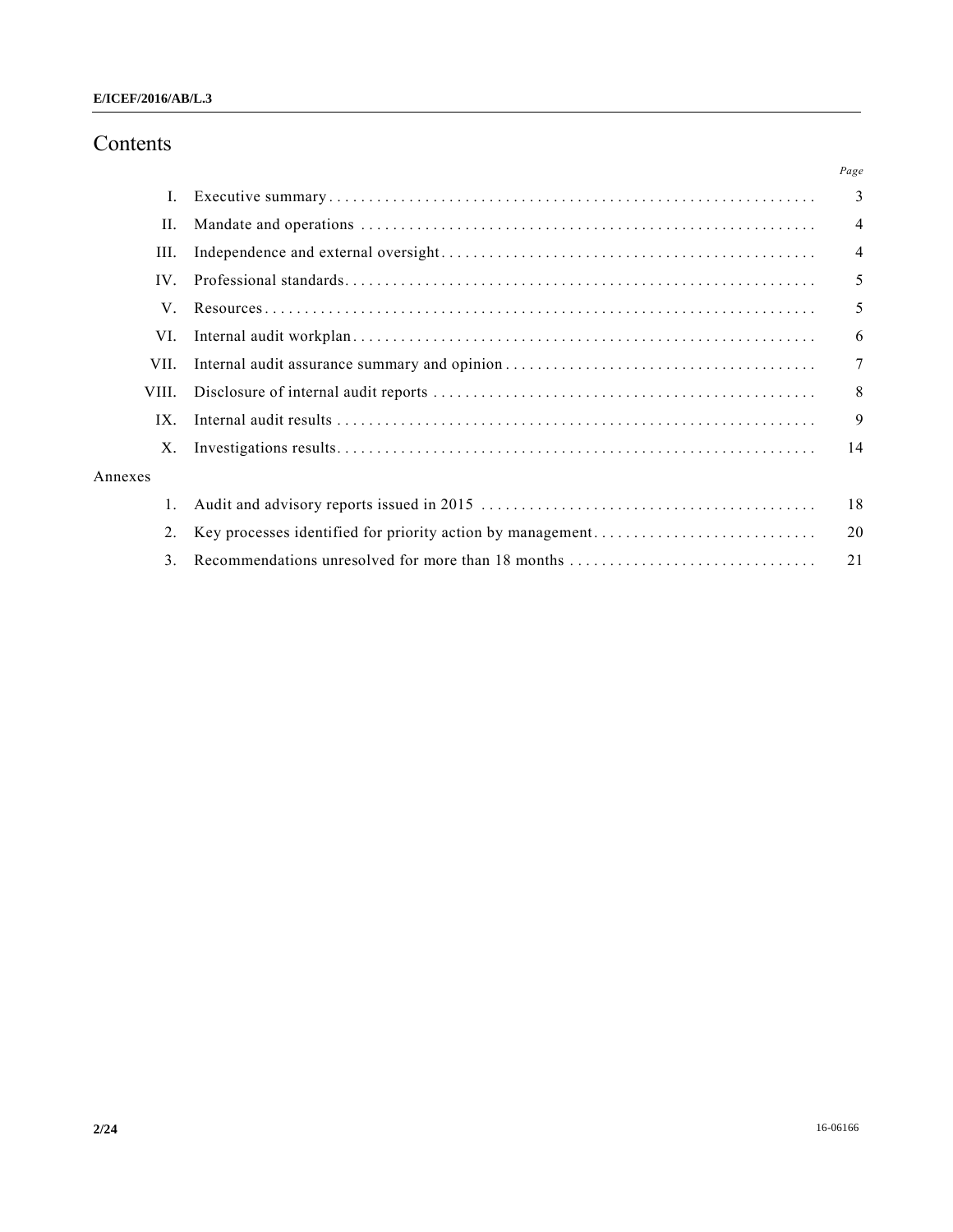## **I. Executive summary**

1. The Office of Internal Audit and Investigations (OIAI) provides UNICEF with independent and objective assurance and advisory services and investigations.

2. Internal audits performed by OIAI help UNICEF to improve its programmatic and other activities, to increase transparency and to strengthen accountability for the efficient and effective use of resources to achieve results for children. The office also undertakes investigations into alleged misconduct to help the organization to implement a zero-tolerance policy on fraud, corruption and other abuse. Its broad institutional coverage allows OIAI to focus management attention on trends in the effectiveness of governance, risk management and controls, while providing reasonable assurance to stakeholders. The OIAI quality assurance and improvement programme confirmed that during 2015 the office continued to operate in accordance with relevant professional standards.

3. In 2015, OIAI issued 38 internal audit reports, with an additional 19 reports in varying stages of completion at year end. The reports issued contained 577 actions (including 108 rated high priority) that management had agreed to implement to address identified risks and issues. The office also completed five advisory engagements.

4. As a routine part of its work, OIAI reviews the status of implementation of previously agreed actions to ensure that any residual risks are addressed by management in a timely and effective manner. The office was pleased to note a continuing improvement in implementation rates, with 18 actions outstanding for more than 18 months, compared with 20 such actions in 2014.

5. Responding to Executive Board decision 2015/11, the office also contributed to further strengthening the Executive Board's oversight of UNICEF by providing an overall assurance opinion, based on the scope of work undertaken, on the adequacy and effectiveness of the UNICEF framework of governance, risk management and controls. In summary, in the opinion of OIAI, this framework was generally satisfactory during 2015.

6. The office has continued to publicly disclose its internal audit reports, contributing to increased accountability and transparency to UNICEF stakeholders, in accordance with Executive Board decision 2012/13. Of the 38 internal audit reports issued in 2015, 26 had been publicly disclosed in full by the end of 2015. One report was redacted by the Director of OIAI, in accordance with Executive Board decision 2012/13, while the remaining reports were still under review.

7. The office managed 142 investigation cases in 2015, comprising 90 allegations received in 2015 and 52 carried over from previous periods, and closed 101 of these cases during the year. The majority of the investigations undertaken related to fraud involving misuse of programme funds by third parties and/or inappropriate staff conduct. The status of actions taken by management in response to each investigation report is followed up by OIAI, including whether funds at risk have been recovered, and the office is also looking to draw more effectively on the information generated from investigations to help to reduce the future risk of fraud, other misconduct and mismanagement.

8. During 2015, the Audit Advisory Committee (AAC) provided the Executive Director with independent advice on internal audit and investigations as well as on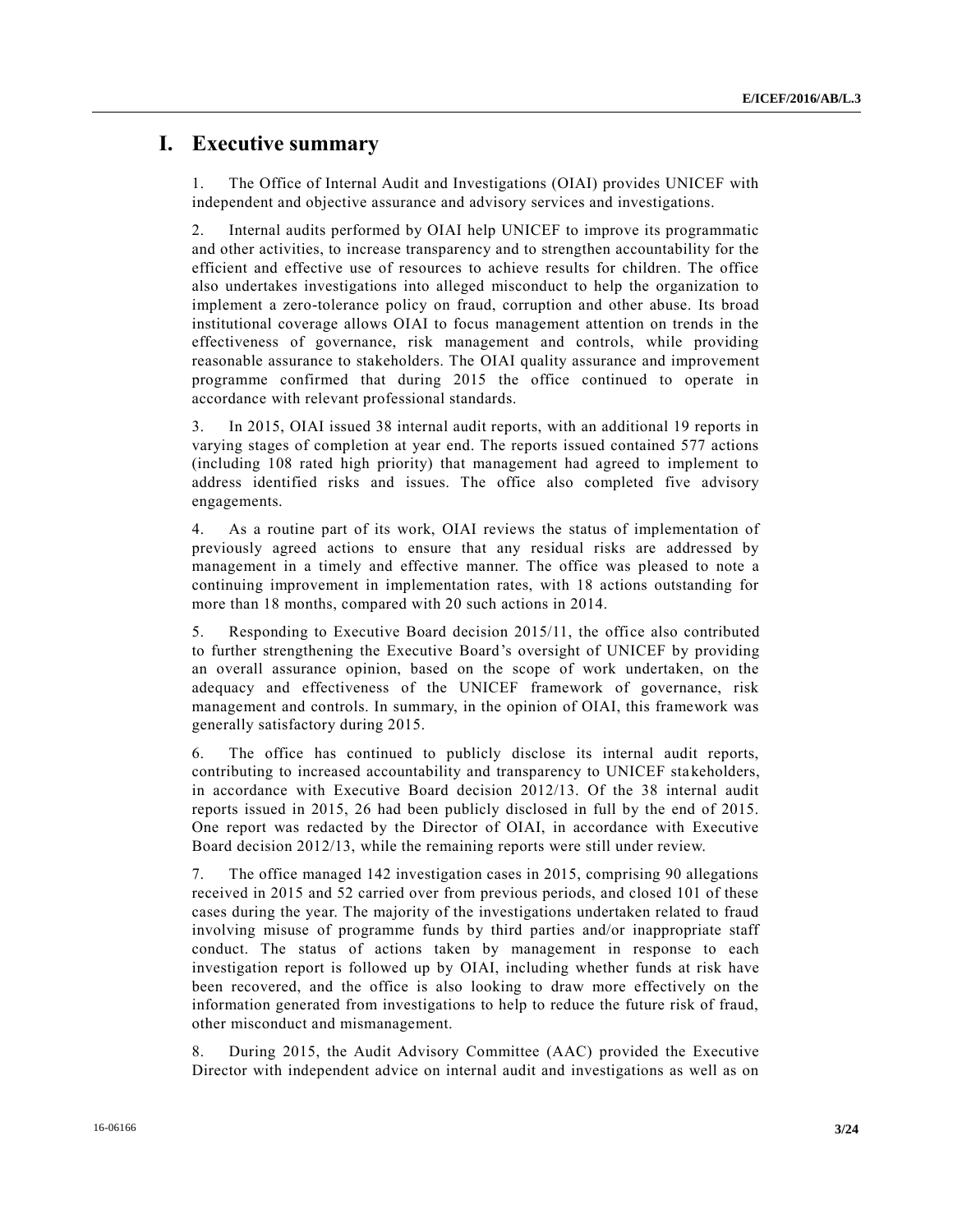other aspects of management, oversight and control. The office continued to engage effectively with the AAC throughout the year to help the Committee to fulfil its mandate.

9. The UNICEF Executive Director and senior management provided strong support to OIAI throughout 2015, and remain committed to developing and implementing appropriate responses to address the risks reported by OIAI.

## **II. Mandate and operations**

10. The office provides UNICEF with an effective system of independent and objective internal oversight, which is designed to help the organization to fulfil its fiduciary responsibilities in achieving its programme goals for the protection and realization of the rights of children and women. Internal audits accomplish this by providing independent, objective assurance and advisory services designed to add value and to improve UNICEF operations. Investigations help the organization to implement a zero-tolerance policy towards misconduct, fraud and corruption by examining and determining the veracity of allegations of corrupt or fraudulent practices involving UNICEF and parties working for or with UNICEF, and allegations of other misconduct involving UNICEF staff, consultants, non -staff personnel and institutional contractors. The purpose, authority and responsibilities of OIAI are defined in the Charter approved by the Executive Director.

11. During 2015, OIAI received strong support and cooperation from UNICEF senior management. The OIAI Director had regular meetings with the Executive Director and senior management to discuss progress in implementing the OIAI workplan and the results from audit and investigations. The OIAI Director also participated in UNICEF senior management meetings to help to increase awareness of emerging key risks and issues. The office engaged in formal and informal discussions with other internal oversight functions within UNICEF, and participated in meetings with donors and their own auditors to strengthen cooperation with UNICEF. The office also participated in the activities of the Representatives of Internal Audit Services of the United Nations Organizations and Multilatera l Financial Institutions (RIAS), the Representatives of Investigations Services of the United Nations Organizations, and the Conference of International Investigators. Additionally, OIAI collaborated in three inter-agency audits to address common risks for multi-partner trust funds and for the Delivering as One (DaO) programme, and cooperated with the heads of investigation sections across the United Nations system to share information and good practices on fraud prevention and awareness.

12. The main elements contributing to effective and efficient discharge of the OIAI mandate and its usefulness to key stakeholders are its functional independence, access to people and records, inclusive risk-based planning, sufficiency of resources that allow appropriate internal audit and investigation coverage, and the quality and timeliness of audit and investigation results.

## **III. Independence and external oversight**

13. The Office of Internal Audit and Investigations hereby confirms its organizational independence: in 2015, OIAI was free from management interference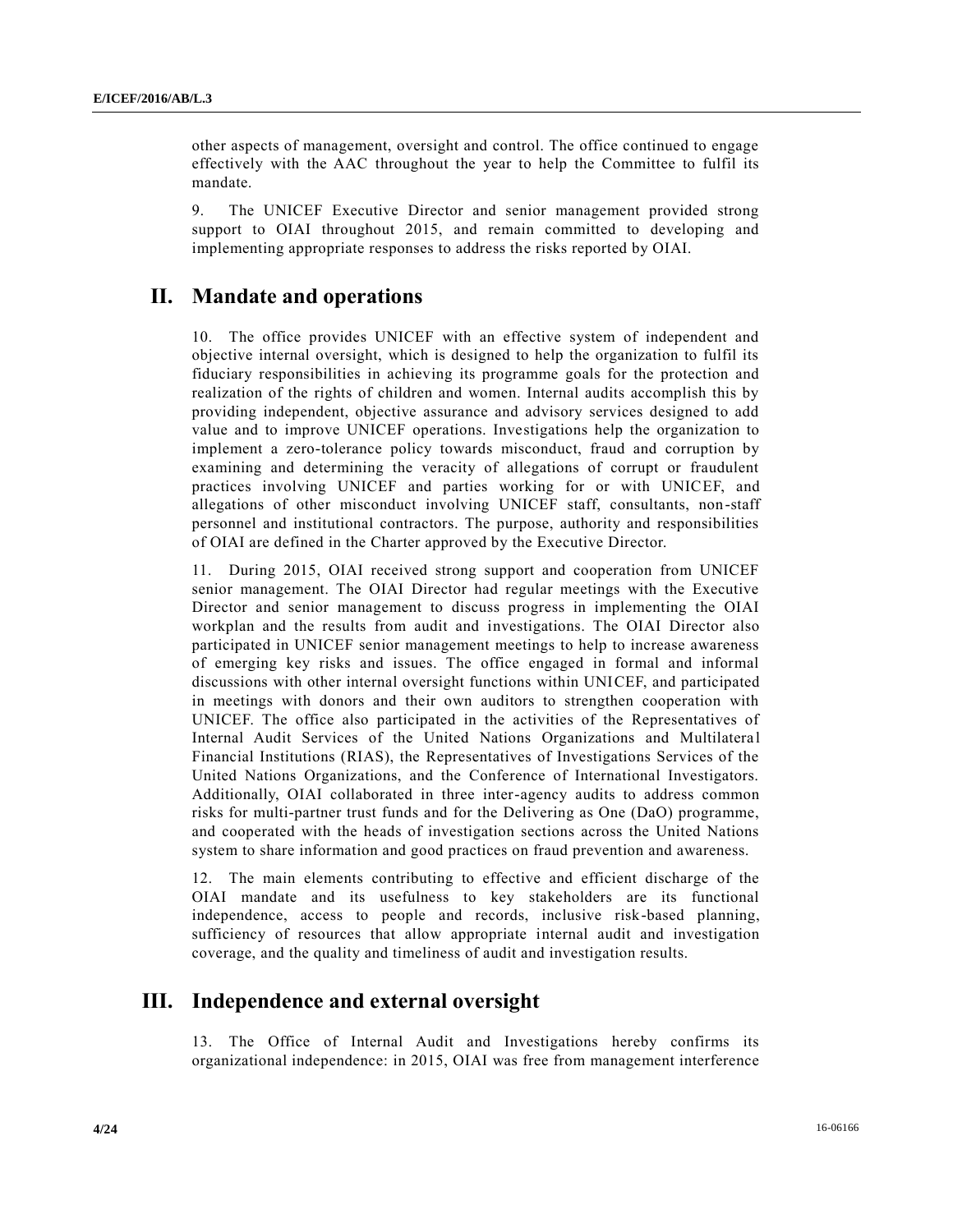in determining its internal audit and investigations scope, performing its work and communicating its results.

14. The AAC continued to provide independent advice to the Executive Director to promote the effectiveness of UNICEF internal audit and investigation functions. During 2015, the AAC reviewed the OIAI 2014 annual report to the Executive Board as well as the 2015 workplan and quarterly progress reports on its implementation. The Committee also reviewed the status of actions taken by OIAI to address the recommendations of the 2013 external quality assurance review, all of which had been closed at the time this annual report was prepared. Either the Director or Deputy Director of OIAI attended all of the AAC meetings in 2015.

15. The United Nations Board of Auditors, the UNICEF external auditors, continued to rely on internal audit work done by OIAI in 2015.

## **IV. Professional standards**

16. The work of OIAI follows relevant professional standards. Internal audit work is conducted in accordance with the International Standards for the Professional Practice of Internal Auditing of the Institute of Internal Auditors (IIA), which RIAS adopted in June 2002. The office conducts investigations in accordance with the Uniform Principles and Guidelines for Investigations endorsed by the 10th Conference of International Investigators in 2009, and in conformity with due process principles as laid out in chapter X of the United Nations Staff Regulations and Rules.

17. The office maintains a quality assurance and improvement programme (QAIP), which includes internal quality assessments that involve ongoing performance monitoring and periodic reviews, and external quality assessments conducted at least every five years by a qualified independent external reviewer. The last external quality assessment was conducted in 2013, and the office 's ongoing QAIP confirmed that **OIAI's internal audit activity continued to operate during 2015 in general conformity with international internal auditing standards as promulgated by the Institute of Internal Auditors.**

## **V. Resources**

18. The office had a budget of \$7.14 million for 2015, of which 99.8 per cent was expended by year end. The largest expenditure categories were staff salaries, travel and consultants. The 2015 budget included an increased allotment to fund an additional P-4 Investigator position, and \$150,000 used to upgrade one P-3 Internal Auditor to P-4 level (\$35,721) and to provide travel funds (\$115,000) for the new P-2 and P-4 Investigator posts, which were filled in December 2014.

19. In 2015, the OIAI structure had 32 staff positions: Director, Deputy Director, 2 Chiefs of Audit, Chief of Investigations, Senior Auditor responsible for professional practices, Editor, 17 Auditors, 5 Investigators and 3 Administrative Assistants. Four positions were vacant as of 31 December 2015, including one Investigator (P-2), two Auditors (P-3 and P-4) and the Director. A new Director started with OIAI on 4 January 2016. The office received approval to recruit one additional P-4 Investigator in 2016; the recruitment process for that post is almost complete.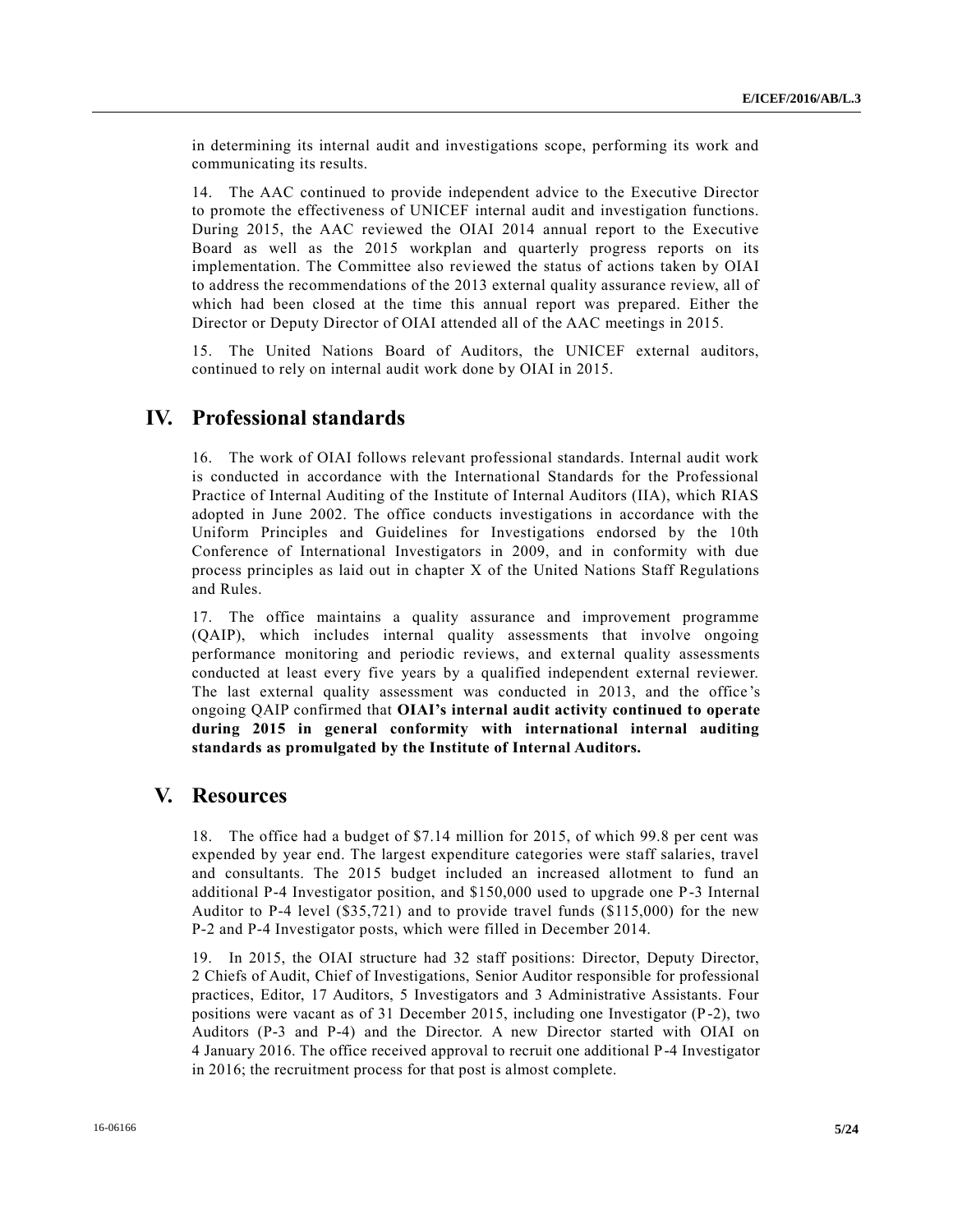20. Support was received from 17 operations staff from UNICEF country offices, who assisted OIAI in audits of country offices other than their own, under the direct supervision of the OIAI audit team. The cost to OIAI for this support was \$87,994 in travel expenditure.

21. The office also engaged third-party consultants to support specific internal audit and investigation activities. These consultancies comprised: (a) investigation services support (\$18,300); (b) audit of the Indonesia Country Office (\$10,500); (c) audit of the information and communications technology (ICT) infrastructure in UNICEF (\$20,000); and (d) audit of UNICEF other resources accounting and reporting (\$25,137).

22. At the time of preparing this report, the office had addressed all the relevant issues raised in the UNICEF 2014 Global Staff Survey.

23. Based on the risks and activities identified in its 2015 annual workplan, set within its longer-term planning for assurance and investigation activities, and having reviewed the office's performance against that plan, **OIAI considers its available resources to be appropriate and sufficient.**

## **VI. Internal audit workplan**

24. The OIAI annual workplan is designed to identify the most significant risk areas to the achievement of UNICEF objectives, and to identify audit engagements and needed resources to help to address those risk areas. The office thus adds value to UNICEF operations and provides assurance to the Executive Board and other stakeholders on the adequacy of the UNICEF framework of governance, risk management and control.

25. The OIAI annual workplan uses a combined top-down and bottom-up approach to ensure identification of significant risks across all business units as well as strategic risks, and draws on contributions from UNICEF management. The workplan is designed to deliver a dynamic contribution to achieving better governance, robust risk management and more reliable controls. It includes internal audits of country offices, regional offices, headquarters units, organizational processes, country programmes and inter-agency activities. Reports issued from audit and advisory assignments in 2015 are summarized in annex 1.

26. As in previous years, the largest component of the 2015 audit workplan was at the country-office level, reflecting the organization's decentralized programming and management structure, where a substantial number of the risks identified in the OIAI risk assessment are managed by country offices with the support of the regional offices and headquarters divisions. Through its risk-based planning, the OIAI 2015 workplan ensured adequate coverage of the main risks to UNICEF, including audits of 38 per cent of UNICEF country offices.

27. Through maintaining its focus on the risks and issues of greatest importance to UNICEF, and through compliance over a multi-year cycle with the coverage of country operations set out in its Charter, **OIAI deployed its resources effectively throughout the year**, adjusting its plans as appropriate to reflect changes in the UNICEF risk profile, organizational priorities, operating environment and assurance needs.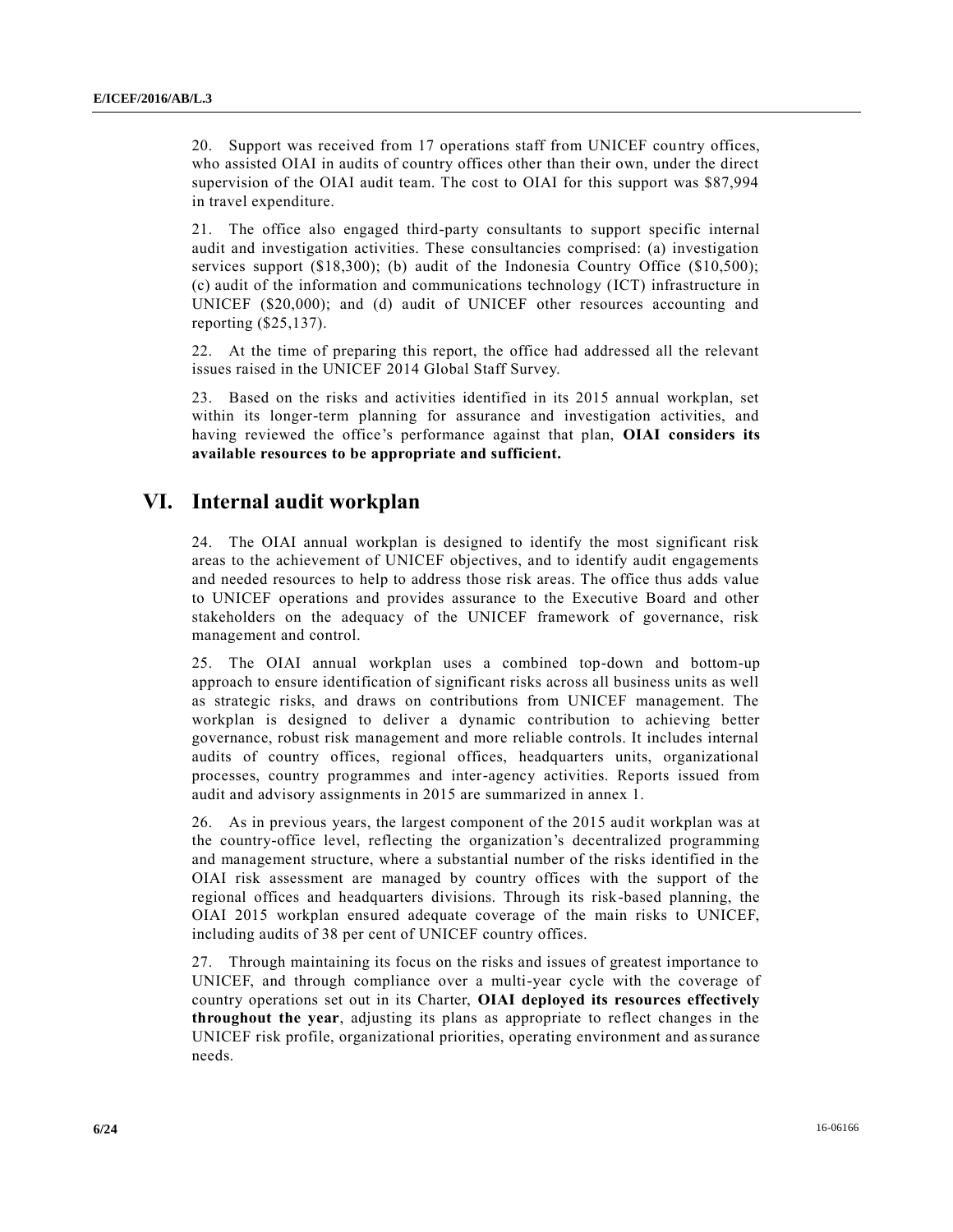28. As of 31 December 2015, OIAI had completed 38 audits and had 13 audit reports in draft form. Fieldwork was in progress for six more audits, while eight audits had been cancelled or postponed to the subsequent year due to security and safety or other concerns, with other assignments being promoted within the workplan to take their place. The office is satisfied that these adjustments had no material adverse impact on the ability of OIAI to provide the assurance required by its stakeholders. The majority of the deferred audits feature in the 2016 audit workplan and the most important ones are already under way.

## **VII. Internal audit assurance summary and opinion**

29. Executive Board decision 2015/11 requested OIAI to provide in its future annual reports "(a) an opinion, based on the scope of work undertaken, on the adequacy and effectiveness of the organization's framework of governance, risk management and control; (b) a concise summary of work and the criteria that support the opinion; (c) a statement of conformance with the internal audit standards to which UNICEF adheres; and (d) a view on whether the resourcing of the function is appropriate, sufficient and effectively deployed to achieve the desired internal audit coverage."

30. Internal audits provide assurance to the Executive Director and the Executive Board on the adequacy and effectiveness of UNICEF governance, risk management and control processes to ensure (a) efficient and effective use of UNICEF resources; (b) safeguarding of assets; (c) compliance with regulations, rules and policies; and (d) reliable reporting on financial and programme performance. UNICEF management is responsible for establishing and maintaining effective internal control, governance and risk-management processes to ensure organizational objectives are achieved. The responsibility of OIAI is to independently assess the adequacy and effectiveness of such a framework.

31. The OIAI opinion is based on the results of the internal audits and other assurance activities undertaken by the office during 2015. The overall opinion is intended to provide reasonable, not absolute, assurance for stakeholders, and, in compliance with Executive Board decision 2015/11, is based specifically on the work that has been performed.

32. The OIAI risk-based planning and multi-year cycle provide comfort that audit resources are directed towards the areas of greatest significance to the organization. In addition, work was carried out within each of the country/area office audits across three main areas — governance, programme and operations. These factors, together with the broad audit coverage obtained during the year, facilitate OIAI in drawing an overall conclusion.

33. The internal reports issued in 2015 comprised audits of 34 country/area offices (including one country-specific programme), two regional offices, one inter-agency activity, and one key process at headquarters. The majority of the audit reports issued in 2015 (see annex 1) included testing of the 2014 and 2015 operational and programmatic activities of UNICEF.

34. Based on the results of each audit, OIAI assigns an overall rating. Listed from positive to negative, these ratings are (a) unqualified, (b) moderately-qualified, (c) strongly-qualified and (d) adverse. This four-classification rating and their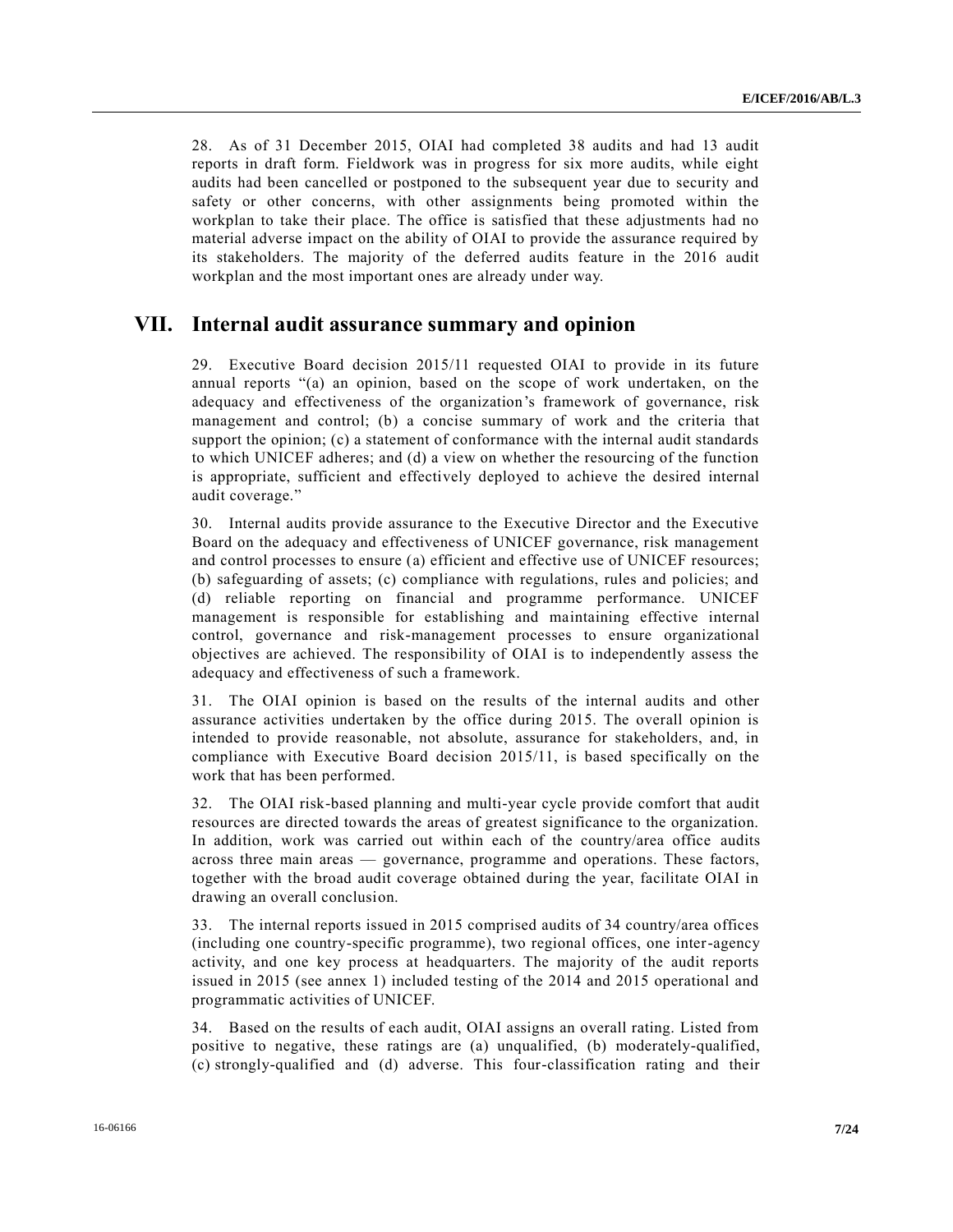associated criteria give management an overall picture of audit results of the organizational unit or function that was audited and help to focus their attention particularly on those that are rated "adverse" or "strongly-qualified". Adverse or strongly-qualified (unsatisfactory) ratings mean that OIAI audit work suggested that controls and processes related to the entity audited required improvement in order to be regarded as adequately established and functioning. Conversely, unqualified or moderately-qualified (satisfactory) audit ratings signal to management that controls and processes are generally established and functioning as intended.

35. Of the 38 internal audit reports issued in 2015, 27 (or 71 per cent) were rated satisfactory overall on the basis set out above, while 11 (29 per cent) were rated as unsatisfactory. Table 2 of this report provides a concise summary of the ratings across each of the audits.

36. The overall implementation rate of audit recommendations as at 31 December 2015 is 97.5 per cent for reports issued in 2012, 98 per cent for reports issued in 2013, and 90 per cent for reports issued in 2014. These rates provide additional comfort that appropriate and timely action is taken as and when improvements in governance, risk and controls are necessary.

37. The preponderance of satisfactory ratings from individual internal audit reports, together with the high implementation rates for agreed audit actions and the absence of any individual findings revealing fundamental flaws in the organization's governance, risk management and control systems, allows OIAI to provide an overall opinion (as follows) on the adequacy and effectiveness of the UNICEF framework of governance, risk management and control.

#### **Annual assurance opinion**

38. **In the opinion of OIAI, based on the scope of work undertaken, the adequacy and effectiveness of the UNICEF framework of governance, risk management and control were generally satisfactory. Although internal audits identified a number of areas where internal controls and governance and risk management practices required strengthening, OIAI was pleased to note that management had committed to address or was already addressing these areas.**

39. The office also noted that management has recognized the need to accelerate the pace of change within key areas that will be crucial enablers for continued performance improvement and for helping the organization to adapt to an increasingly challenging external environment. These include human resources management, information technology modernization and accountability structures. Through its ongoing programme of audit and advisory assignments during 2016, OIAI will monitor and provide assurance on these and other corporate change initiatives.

## **VIII. Disclosure of internal audit reports**

40. The office's audit work directly contributed to UNICEF efforts to provide greater accountability and transparency to stakeholders. In accordance with Executive Board decision 2012/13, OIAI has publicly disclosed internal audit reports issued after 30 September 2012. Of the 38 internal audit reports issued in 2015, 23 country/area office and 3 non-country office audits had been publicly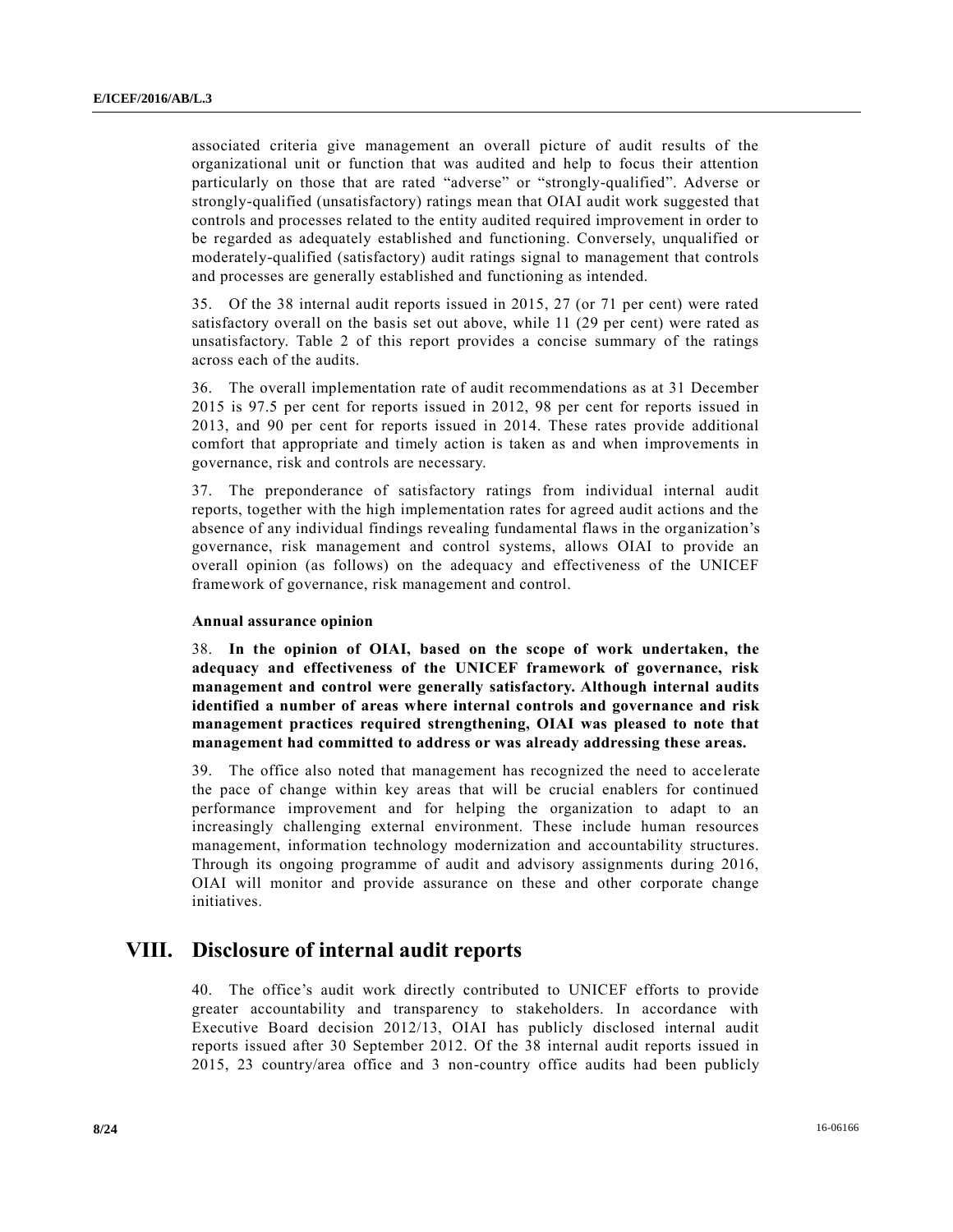disclosed in full by the end of 2015, while 11 reports were at the comment and review stage. In 2015, one report was redacted by the Director of OIAI prior to public disclosure, following comments received from the Executive Director and after a determination by the Director of OIAI that the reasons for the request to redact the report met the criteria outlined in Executive Board decision 2012/13. All reports disclosed to date may be viewed at [www.unicef.org/auditandinvestigation.](http://www.unicef.org/auditandinvestigation)

41. Executive Board decisions 2009/8 and 2011/21 regarding limited disclosure relate only to those reports issued by OIAI from 2009 to the end of September 2012. In 2015, at the request of a Member State, OIAI made available three internal audit reports to be viewed through the legacy remote access system.

## **IX. Internal audit results**

### **A. Actions agreed by management**

42. The 38 internal audit reports issued by OIAI contained a total of 577 actions that management agreed to take in order to address the risks and weaknesses identified by the audits. Of these, 108 (19 per cent) were rated as high priority. In table 1, OIAI has categorized the actions agreed under the risk areas UNICEF has defined in its own risk assessment and reporting structure.

|    |                                                         | Number of agreed actions |               | Percentage of total |                  |
|----|---------------------------------------------------------|--------------------------|---------------|---------------------|------------------|
|    | Risk area                                               | Total                    | High priority | Total               | High priority    |
|    | Results-based management and reporting                  | 207                      | 48            | 37                  | 48               |
|    | 2. Governance and accountability                        | 99                       | 11            | 18                  | 11               |
| 3. | Supply and logistics                                    | 106                      | 24            | 19                  | 24               |
| 4. | Information technology systems and information security | 17                       | 0             | 3                   | $\boldsymbol{0}$ |
|    | 5. Budget and cash management                           | 47                       |               | 8                   | 5                |
|    | 6. Funding and external stakeholder relations           | 22                       |               | 4                   | 2                |
|    | Human resources and unethical behaviour                 | 50                       | 8             | 9                   | 8                |
| 8. | Safety and security                                     | 11                       | 2             |                     | 2                |
|    | 9. Natural disasters and epidemics                      |                          | 0             | $\Omega$            | 0                |
|    | 10. Organizational strategy and neutrality              |                          | $\Omega$      | $\theta$            | 0                |
|    | Total                                                   | $561*$                   | 100           | 100                 | 100              |

#### Table 1 **Number of agreed actions by key risk area, 2015**

\* Table 1 excludes the 16 recommendations (8 high, 8 medium) issued in the Joint audit of Delivering as One in Malawi (2015/10), as this is not followed up by the Office of Internal Audit and Investigations but by the internal audit service of the United Nations Development Programme.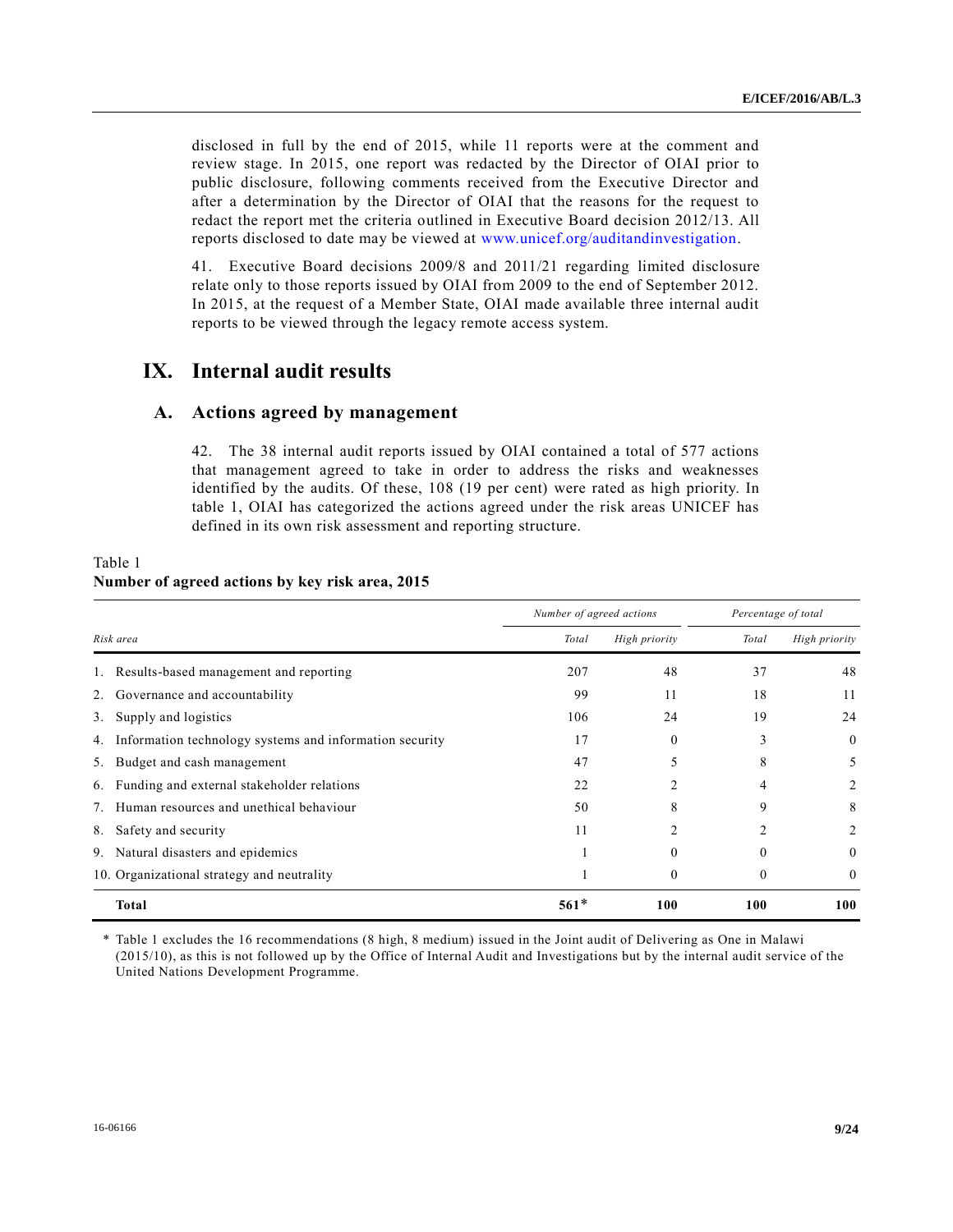43. The distribution of agreed actions by UNICEF risk area in 2015 shows a similar pattern to prior years, with three areas presenting the highest levels of residual risk: results-based management and reporting, supply and logistics, and governance and accountability. These areas represent 74 per cent of all agreed actions (and 83 per cent of high-priority actions). A comparison of agreed actions for 2015 compared to 2013 and 2014 is shown in figure I below.





\* There were no agreed actions relating to safety and security in 2013.

44. The key processes where risk management action should continue to be prioritized for results improvement are described in annex 2. UNICEF management has agreed and has taken, or is taking, action to address the issues identified in internal audits to further strengthen management for results.

#### **B. Distribution of audit ratings**

45. Based on the results of an audit, OIAI assigns an overall audit rating. Listed from positive to negative, these ratings are: (a) unqualified, (b) moderatelyqualified, (c) strongly-qualified, or (d) adverse. Table 2 that follows presents the distribution of ratings by type of audit. As noted above, of 38 internal audit reports issued in 2015, 71 per cent were rated as satisfactory (either unqualified or moderately-qualified). This compares favourably with 2014, when 64 per cent were rated as satisfactory.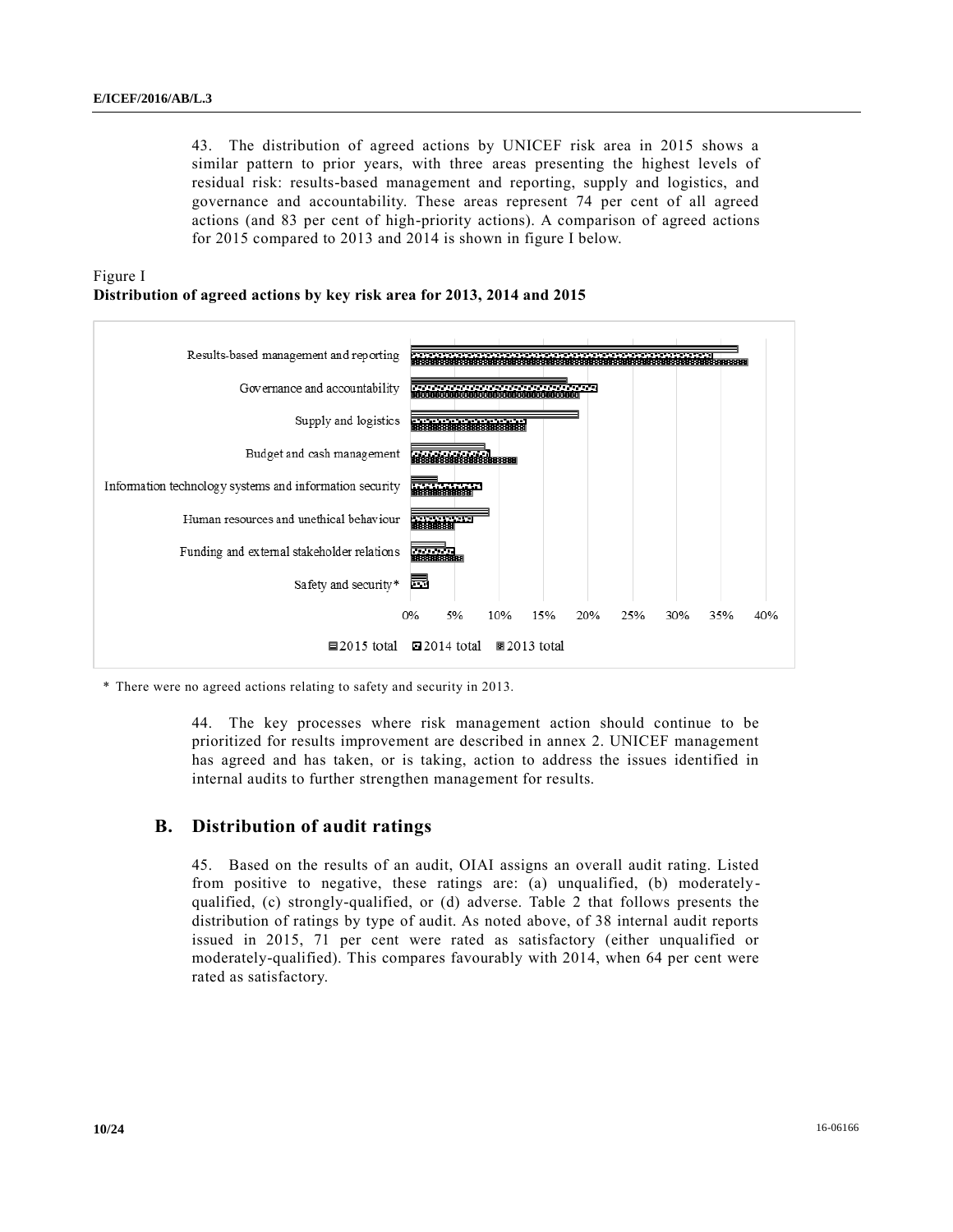| Audit area                 |             | Number of<br>audits | Number of<br>unqualified | Number of<br>moderately<br>ratings qualified ratings qualified ratings | Number of<br>strongly | Number of<br>adverse ratings |
|----------------------------|-------------|---------------------|--------------------------|------------------------------------------------------------------------|-----------------------|------------------------------|
| Country/area office audits | <b>WCAR</b> |                     |                          |                                                                        |                       |                              |
|                            | LACR        |                     |                          |                                                                        |                       | $\theta$                     |
|                            | SA.         |                     |                          |                                                                        |                       | $\theta$                     |
|                            | <b>MENA</b> |                     |                          |                                                                        |                       | $\Omega$                     |
|                            | <b>ESAR</b> |                     |                          |                                                                        |                       | $\Omega$                     |
|                            | EAPR        |                     |                          |                                                                        |                       | $\theta$                     |
|                            | CEE/CIS     |                     |                          |                                                                        |                       | $\Omega$                     |
| Inter-agency audits        |             |                     |                          |                                                                        |                       | $\Omega$                     |
| Headquarters/thematic      |             |                     |                          |                                                                        |                       | $\Omega$                     |
| Regional offices           |             |                     |                          |                                                                        |                       | $\Omega$                     |
| <b>Total</b>               |             | 38                  | ,                        | 22                                                                     | 11                    | 0                            |

### Table 2 **Distribution of audit ratings**

*Key*: WCAR: West and Central Africa; LACR: Latin America and Caribbean; SA: South Asia; MENA: Middle East and North Africa; ESAR: Eastern and Southern Africa; EAP: East Asia and the Pacific; CEE/CIS: Central and Eastern Europe and the Commonwealth of Independent States.

## **C. Significant results of country/area office audits**

46. The 34 country/area office audits completed in 2015 were full-scope audits, including an audit of the Kenya Country Office water, sanitation and hygiene (WASH) programme. Table 3 below shows the distribution of the 499 agreed actions, by risk area and region. The proportion of agreed actions for each region is also influenced by the number of audits done for that region, and hence is not a comparative assessment among regions of the adequacy of their actions in governance, risk management and controls.

### Table 3 **Distribution of agreed actions by risk area and region**

| Risk area                                  | <b>MENA</b><br>4 audits | <b>LACR</b><br>8 audits | WCAR<br>6 audits | EAPR<br>4 audits            | <b>ESAR</b><br>9 audits | SА<br>l audit | <b>CEE/CIS</b><br>2 <i>audits</i> | <b>Total</b><br>34 audits | Percentage<br>of total |
|--------------------------------------------|-------------------------|-------------------------|------------------|-----------------------------|-------------------------|---------------|-----------------------------------|---------------------------|------------------------|
| Results-based management and reporting     | 22                      | 32                      | 34               | 23                          | 73                      |               | 6                                 | 197                       | 39%                    |
| Governance and accountability              | 11                      | 12                      | 19               | 9                           | 26                      | 4             |                                   | 88                        | 18%                    |
| Supply and logistics                       | 10                      | 10                      | 19               | 11                          | 26                      | 2             | 3                                 | 81                        | 16%                    |
| Budget and cash management                 | 5                       | 12                      | 8                | 4                           | 13                      |               |                                   | 44                        | 9%                     |
| Human resources and unethical behaviour    | 6                       |                         | 11               | $\mathcal{D}_{\mathcal{L}}$ | 12                      |               |                                   | 40                        | $8\%$                  |
| Funding and external stakeholder relations | $\mathfrak{D}$          | 6                       | $\overline{c}$   | 3                           | 4                       |               | $\mathfrak{D}$                    | 20                        | $4\%$                  |
| Organizational strategy and neutrality     |                         |                         |                  |                             |                         |               |                                   |                           |                        |
| Natural disasters and epidemics            |                         |                         |                  |                             |                         |               |                                   |                           |                        |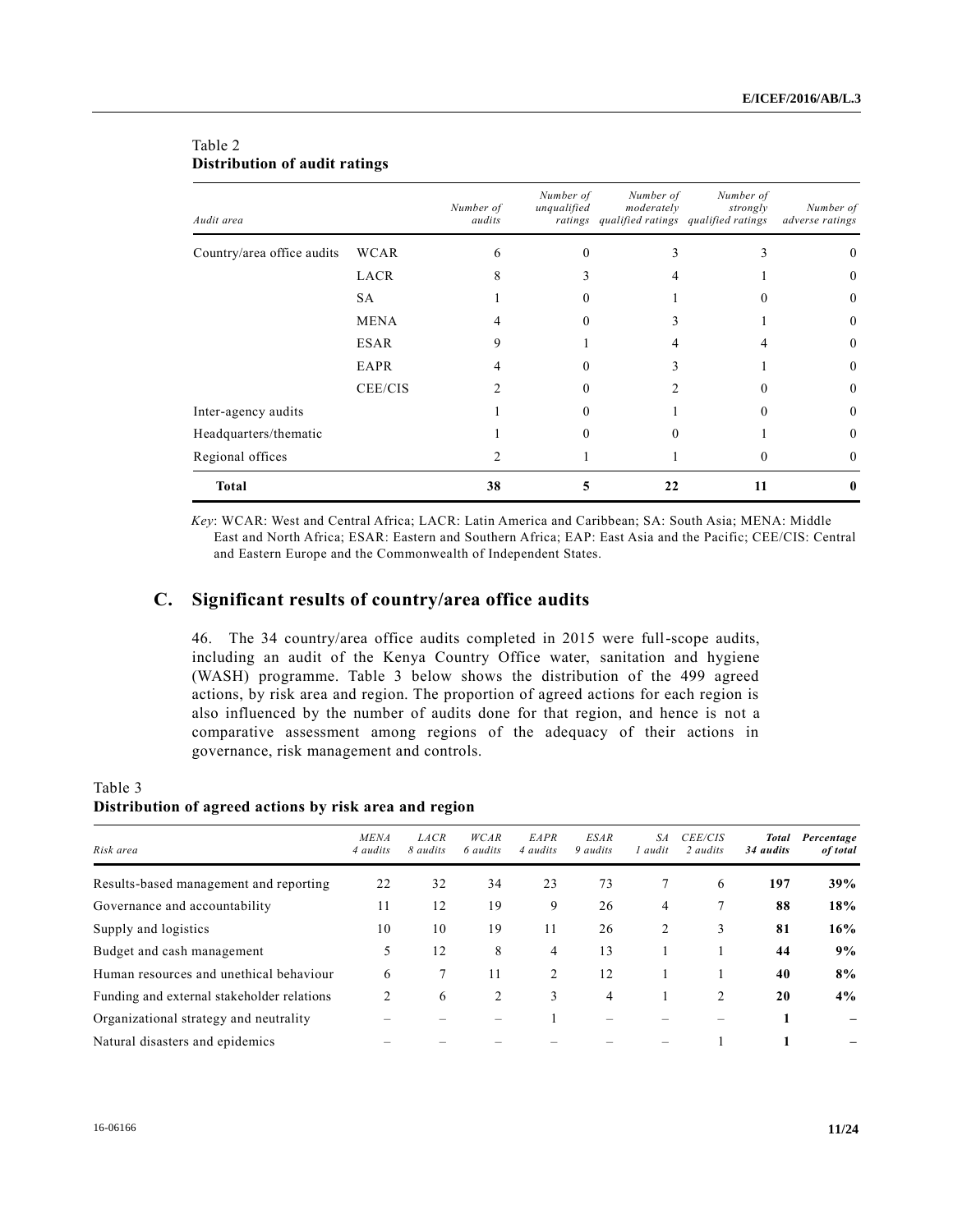#### **E/ICEF/2016/AB/L.3**

| Percentage of the total                                               | 12%                     | 16%                      | 20%                     | $11\%$                  | 33%                            | 4%                       | $4\%$                             |                                  | 100%                   |
|-----------------------------------------------------------------------|-------------------------|--------------------------|-------------------------|-------------------------|--------------------------------|--------------------------|-----------------------------------|----------------------------------|------------------------|
| <b>Grand</b> total                                                    | 58                      | 81                       | 99                      | 54                      | 166                            | 19                       | 22                                | 499                              |                        |
| Safety and security                                                   |                         | $\overline{\phantom{0}}$ | 4                       | $\equiv$                | 5                              | $\overline{\phantom{0}}$ |                                   | 10                               | 2%                     |
| Information and communications<br>technology and information security |                         | 2                        | 2                       |                         | 7                              | 3                        |                                   | 17                               | 3%                     |
| Risk area                                                             | <b>MENA</b><br>4 audits | LACR<br>8 <i>audits</i>  | WCAR<br>6 <i>audits</i> | EAPR<br>4 <i>audits</i> | <b>ESAR</b><br>9 <i>audits</i> | SA.<br>1 audit           | <b>CEE/CIS</b><br>2 <i>audits</i> | <b>Total</b><br>34 <i>audits</i> | Percentage<br>of total |

*Note*: The total may not add up to 100% due to rounding.

47. The three most significant risk areas identified for continuing management action are results-based management and reporting, governance and accountability, and supply and logistics. These areas accounted for 73 per cent of all agreed actions. This is comparable to 2014, where 72 per cent of all agreed actions were found in the same risk areas. From the OIAI viewpoint, the main cause for the weaknesses identified in these areas was the insufficient level of compliance with the relevant UNICEF policies and procedures, which OIAI considered to be generally appropriate to manage risk. The office identified gaps in results-based management in programme planning and in the support to programme implementation, including the area of the harmonized approach to cash transfers (HACT). In the area of governance and accountability, there were gaps in the application of risk management, and in office supervisory structures and the delegation of authority. In supply and logistics, there were issues of compliance with procurement and contracting internal controls.

#### **D. Significant results of inter-agency audits**

48. Joint Audit of Delivering as One in Malawi 2015/10 (UNDP No. 1312): The DaO programme aims to produce a more unified United Nations structure at country level. The joint audit covered the activities of DaO in Malawi and focused on its five pillars (One Leader, One Programme, One Fund, Operating as One, and Communicating as One). The audit was conducted by the internal audit services of four United Nations agencies — the Food and Agriculture Organization of the United Nations (FAO), the United Nations Development Programme (UNDP), the United Nations Population Fund (UNFPA) and UNICEF. The joint audit assessed DaO in Malawi as "partially satisfactory", which means: "Internal controls, governance and risk management processes were generally established and functioning, but needed improvement. One or several issues were identified that may negatively affect the achievement of the objectives of the audited entities." This rating is mainly due to the weaknesses observed in two of the pillars, One Programme and One Fund. Seven high-priority issues were identified by the audit, including: the absence of a robust quality review of the United Nations Development Assistance Framework (UNDAF) and joint annual workplans; weaknesses in the design of the UNDAF; gaps in the Integrated Monitoring and Evaluation Plan; gaps in reporting on results; an incomplete resource mobilization strategy for the One Fund; weakness in the Business Operating Strategy and its implementation mechanism; and inadequate follow-up on the HACT macro-assessment. None of the 16 recommendations included in the report were specifically addressed to UNICEF for action.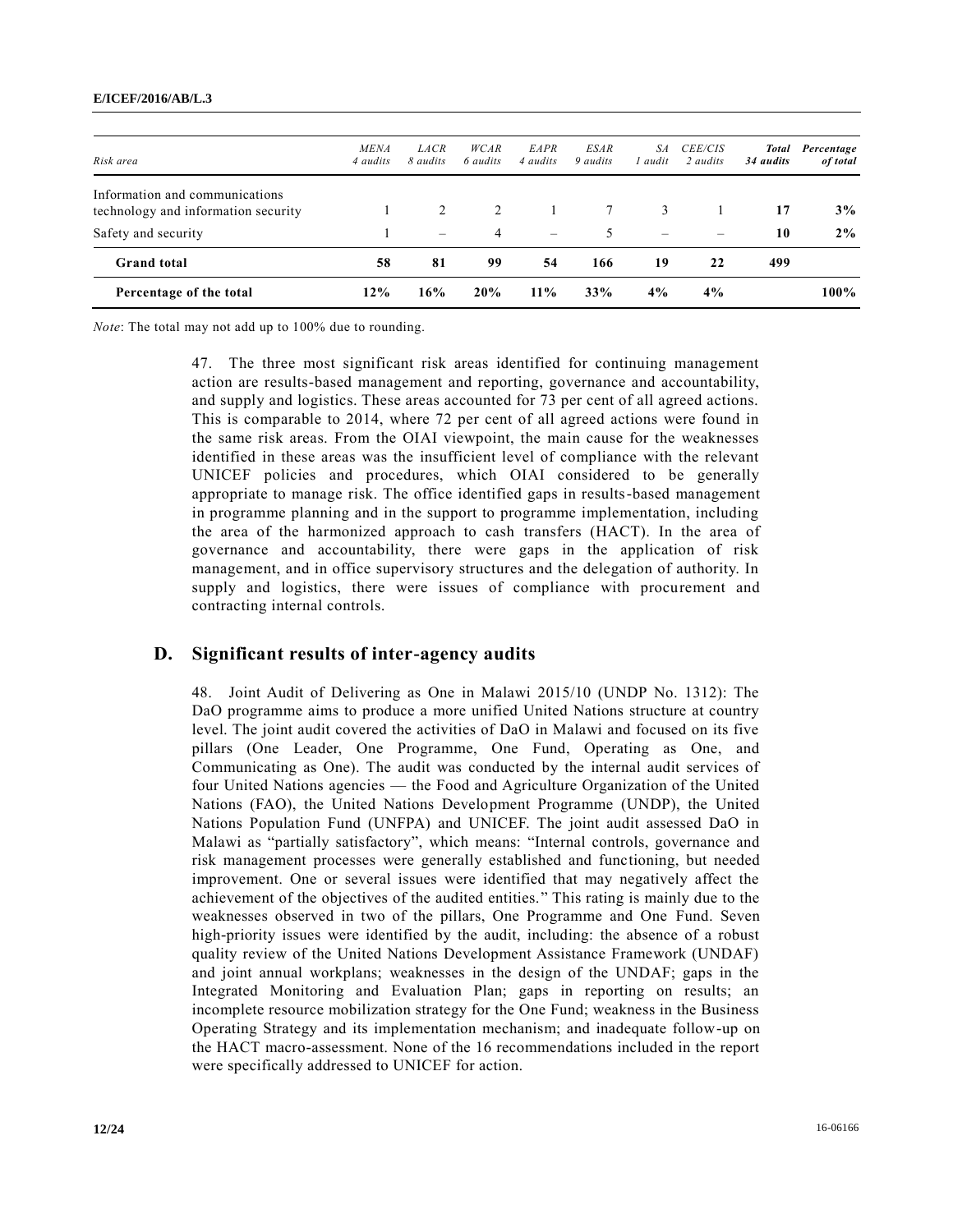### **E. Significant results of headquarters and regional office audits**

49. Internal Audit of the Management of Service Contracts in UNICEF's Headquarters Divisions (2015/14): The audit assessed governance, risk management and control processes over management of service contracts in UNICEF headquarters divisions. It identified eight high-priority issues, including the need for the Supply Division (SD) and the Division of Human Resources (DHR) to review current policies, procedures and practices on procurement of service contracts in headquarters in light of the audit findings. Other high-priority recommendations included: establishment of key performance indicators for procurement of service contracts; standard oversight processes for single-sourcing of service contracts; an action plan for review of vendor master data in VISION; and assessment of organizational risks relating to the human-resources allocation for headquarters divisions.

50. Internal Audit of the Latin America and Caribbean Regional Office (2015/08): The audit covered the regional office's governance, accountabilities related to country offices and operations support. The audit did not identify any high-priority issues. The audit noted controls functioning well in some areas, including established advisory and statutory structures that had appropriate membership and terms of reference (TOR), and the quality assurance processes for country programme development. The office had updated its risk profile and used implementation of actions to mitigate medium to high risks as a key performance indicator. In 2014, the regional office had organized a survey that sought feedback from country offices on its performance in its core functions.

51. Internal Audit of the Middle East and North Africa Regional Office (MENARO) (2015/34): The audit covered the regional office's governance and operations management and its oversight and support to country offices in the region. The audit identified one high-priority issue: gaps in the management of contracts for services. The office agreed to strengthen its oversight of the application of the UNICEF controls in this area, and to take a number of specific steps, including drawing up a plan for contracts for services, ensuring their signature before start dates, drafting TORs with specific deliverables and timelines, and strengthening of quality-assurance mechanisms over TORs. The audit noted controls functioning well in some areas, including a high rate of completion of staff performance evaluations, standard operating procedures (SOPs) to define expected controls over aspects of oversight and support to country offices, and effective systems for oversight and regular review of country office's performance indicators. The audit also noted that the office had been facing several severe protracted emergencies, with crises in five countries in the region during the period under audit.

#### **F. Advisory services**

52. Advisory reviews provide management with guidance on risks and controls and assist in adding value to the office's core assurance work. In 2015, OIAI issued four advisory engagement reports and completed one advisory review for which no report was issued, as follows:

(a) Support to strengthening governance and internal control capability of the Global Staff Association;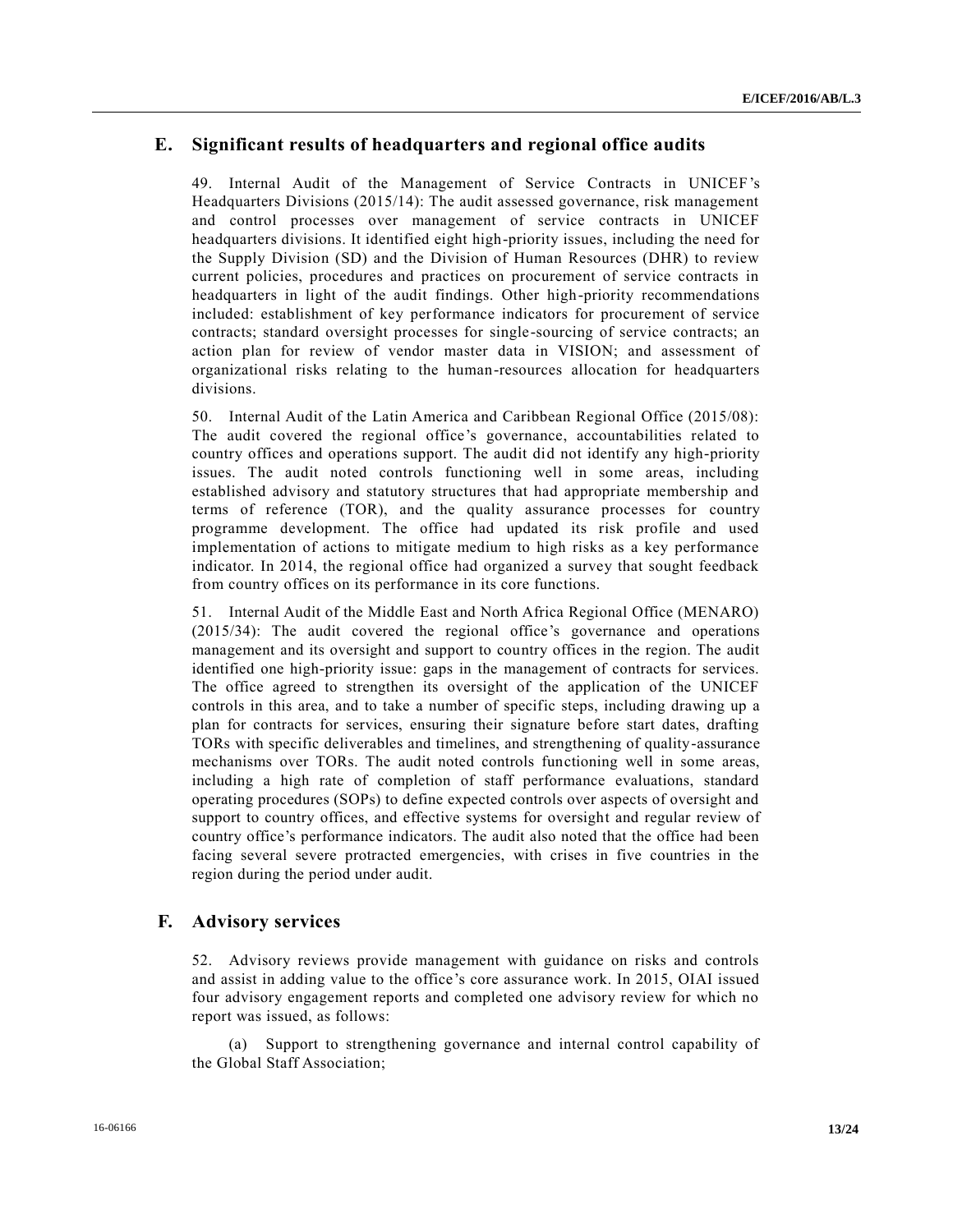(b) Quality assurance review of Moore Stephens special audits of cash transfers in Madagascar;

(c) Conflict of Interest and Financial Disclosure Programme in UNICEF headquarters divisions;

- (d) Strengthening office management in the Haiti Country Office;
- (e) Support to donor verifications (no report).

#### **G. Follow-up on audit recommendations**

53. As part of its audit activity, OIAI continued to undertake regular desk reviews to follow up on the progress of implementation of all actions agreed by management. Actions that have not been implemented for more than 18 months from the date of issuance of the final audit report are included in OIAI quarterly reports for the attention of the Executive Director, senior management and the AAC.

54. As of 31 December 2015, 18 recommendations had not been implemented for more than 18 months, 7 of which were rated as high priority. All related to headquarters and thematic audits (see annex 3). This was a slight improvement over 2014, when there were 20 such outstanding recommendations. In both cases, the total number remains minimal, given that the 18 recommendations represent less than 4 per cent of the recommendations open at the end of 2015.

## **X. Investigations results**

#### **A. Case management**

55. The office managed 142 investigation cases during 2015, as shown in table 4. This included 52 cases carried over from 2013 and 2014, and 90 allegations received in 2015 that were found to constitute serious suspicions of wrongdoing. At the end of 2015, 43 of the carried over cases and 58 of the new cases received in 2015 had been closed.

Table 4

**Processing of investigation cases in 2015**

| Status of cases                            | Number of cases |
|--------------------------------------------|-----------------|
| Carry-over as of 1 January 2015            | 52              |
| Intake during the year                     | 90              |
| <b>Total cases</b>                         | 142             |
| Closed (from cases carried over from 2013) | (43)            |
| Closed (from intake)                       | (58)            |
| <b>Total cases closed</b>                  | 101             |
| Cases ongoing as of 31 December 2015       | 41              |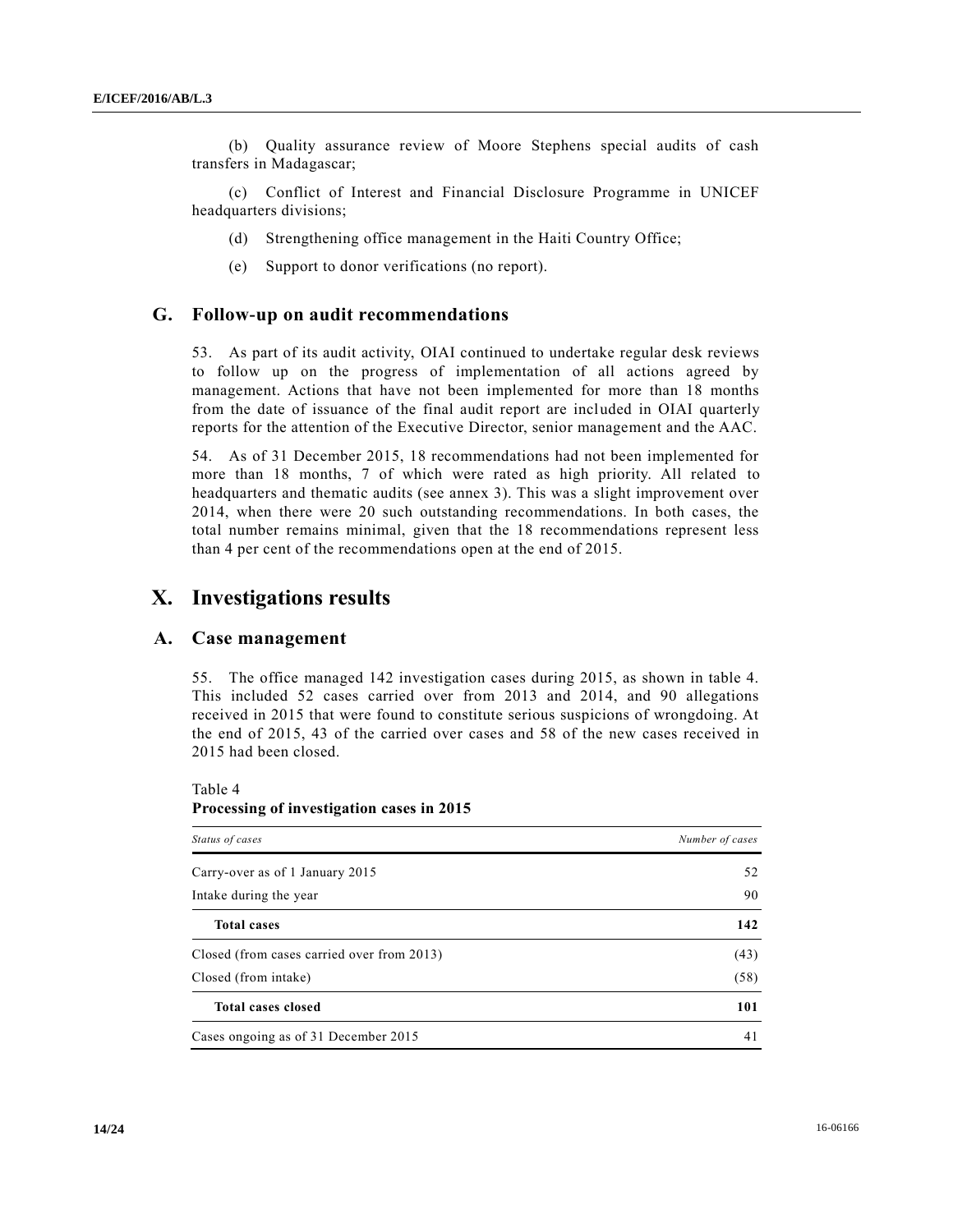### **B. Analysis of cases**

56. The office analyses allegations and cases under 17 categories. In 2015, OIAI recorded cases within 14 of the 17 categories. Figure II presents the proportion of cases among the major categories. The three categories where no allegations were recorded were: forgery, personnel disputes and wilfully making false allegations.

#### Figure II **Investigation cases by category, 2015**



57. The majority of cases in 2015 were classified under three categories: fraud involving misuse of programme funds by third parties (33 cases); inappropriate staff conduct (13 cases); and burglary, robbery or theft of UNICEF property or funds (9 cases). These three categories totalled 61 per cent of all investigation cases. Compared to 2014, there was an increase in the number of cases of fraud involving misuse of programme funds by third parties (from 19 per cent in 2014 to 37 per cent in 2015). The category "Others" in figure II above includes gross mismanagement resulting in either financial or reputational damage to UNICEF, procurement irregularities, retaliation, non-MIP entitlements fraud, forgery, harassment and abuse of authority, and other miscellaneous issues.

58. The majority of cases originated from the Eastern and Southern Africa region (38 per cent), followed by the West and Central Africa region (19 per cent) and the South Asia region (13 per cent).

59. The 41 cases ongoing as of 31 December 2015 mainly consisted of allegations of fraud involving misuse of programme funds by third parties (14 cases), burglary, robbery or theft of UNICEF property or funds (5 cases), and bribery, corruption or kick-backs (5 cases).

#### **C. Disposition of completed cases**

60. In 31 of the 101 completed cases, the case was closed because OIAI could not substantiate the allegation. Another 16 cases were closed due to the staff member resigning or retiring from the organization during the course of the investigation.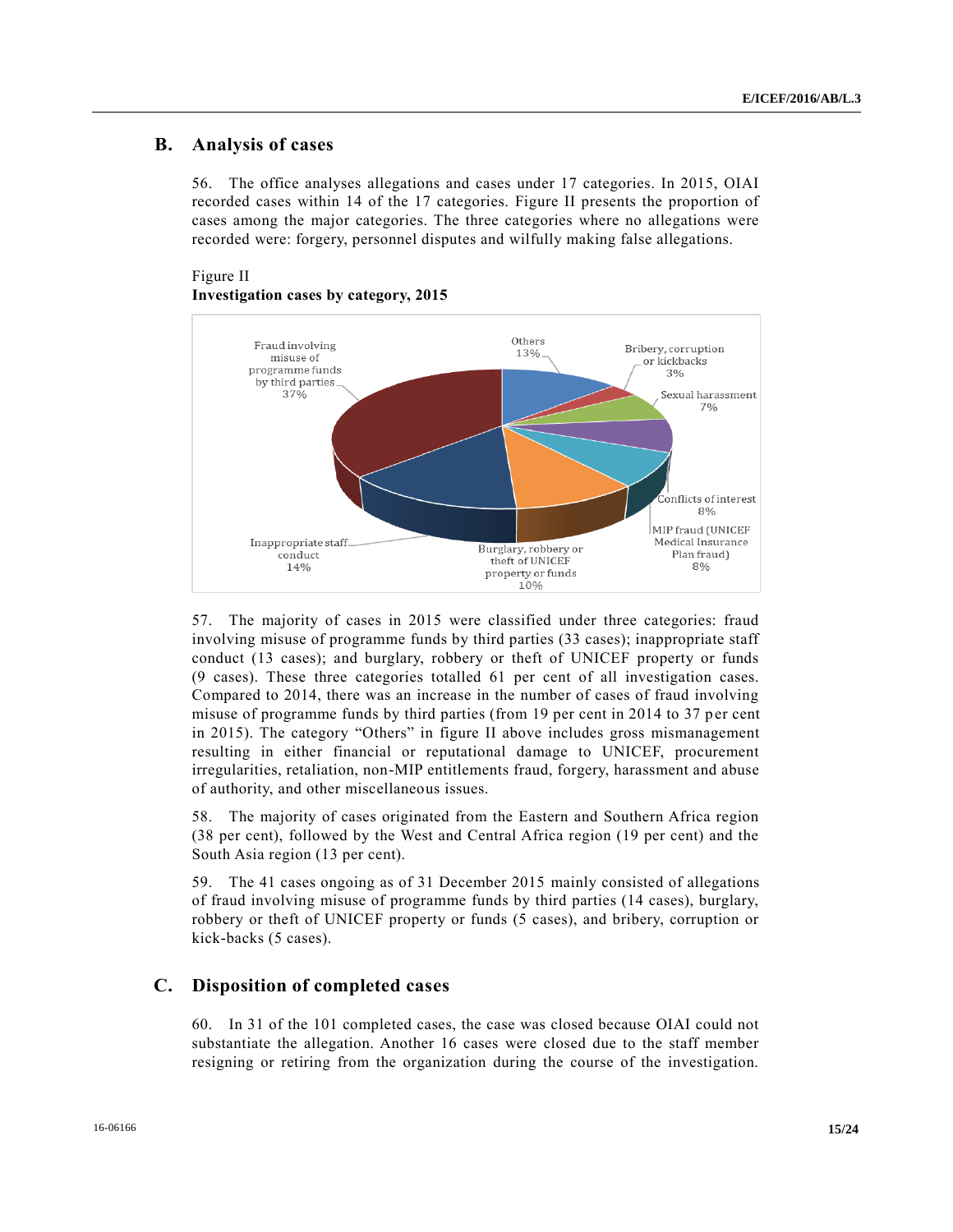The majority of the investigated matters (71 per cent) were referred to country offices for recovery of funds either from implementing partners or former staff members. The disposition of all cases completed in 2015 is described in table 5.

#### Table 5 **Disposition of investigation cases completed in 2015**

| Type of closure  |                                                        | Number of cases | Percentage of total |
|------------------|--------------------------------------------------------|-----------------|---------------------|
|                  | Closure memorandum                                     | 63              | 63%                 |
| 1(a)             | Allegation not substantiated                           | 31              |                     |
| 1 <sub>(b)</sub> | Allegation in which staff member left the organization | 16              |                     |
| 1(c)             | Allegation with action initiated by the office.        |                 |                     |
| $\mathbf{1}$ .   | Recovery of funds                                      | 9               |                     |
| ii.              | Written reprimand                                      | 7               |                     |
|                  | Investigation report submitted to                      | 34              | 34%                 |
| 2(a)             | Division of Human Resources                            | 8               |                     |
| 2(b)             | Ethics Office                                          |                 |                     |
| 2(c)             | Country office for recovery                            | 25              |                     |
|                  | Referral made to a UNICEF office, United Nations body  |                 |                     |
|                  | or local authority                                     | 4               | $4\%$               |
|                  | Total cases closed in 2015                             | 101             | 100%                |

*Note*: The total may not add up to 100% due to rounding.

61. Closure of 101 cases by OIAI in 2015 compares with 72 in 2014. The 2015 closed cases included 25 investigation reports related to two government implementing partners and their implementation of activities. In 2015, there was also an increase in the number of cases where the staff member left the organization during the investigation.

62. Of the 101 cases closed in 2015, 66 per cent were closed within nine months of receipt of the allegation.

63. The office identified potential losses in 16 cases, one of them consisting of 23 sub-cases for a total of \$790,095. As far as OIAI has been notified, \$23,900 had been recovered as of 31 December 2015. A breakdown is presented in table 6.

| Table 6 |  |
|---------|--|
|---------|--|

#### **Financial impact of investigation cases in 2015**

| Category                                                   | Amount of potential loss* | Amount recovered |
|------------------------------------------------------------|---------------------------|------------------|
| Fraud involving misuse of programme funds by third parties | \$341 145                 | \$22 900         |
| Burglary, robbery or theft of UNICEF property or funds     | \$369 224                 | \$1 000          |
| Medical insurance plan fraud                               | \$79 726                  | \$0              |
| Total                                                      | \$790 095                 | \$23 900         |

\* These amounts refer to the financial impact of the loss assessed by the investigations.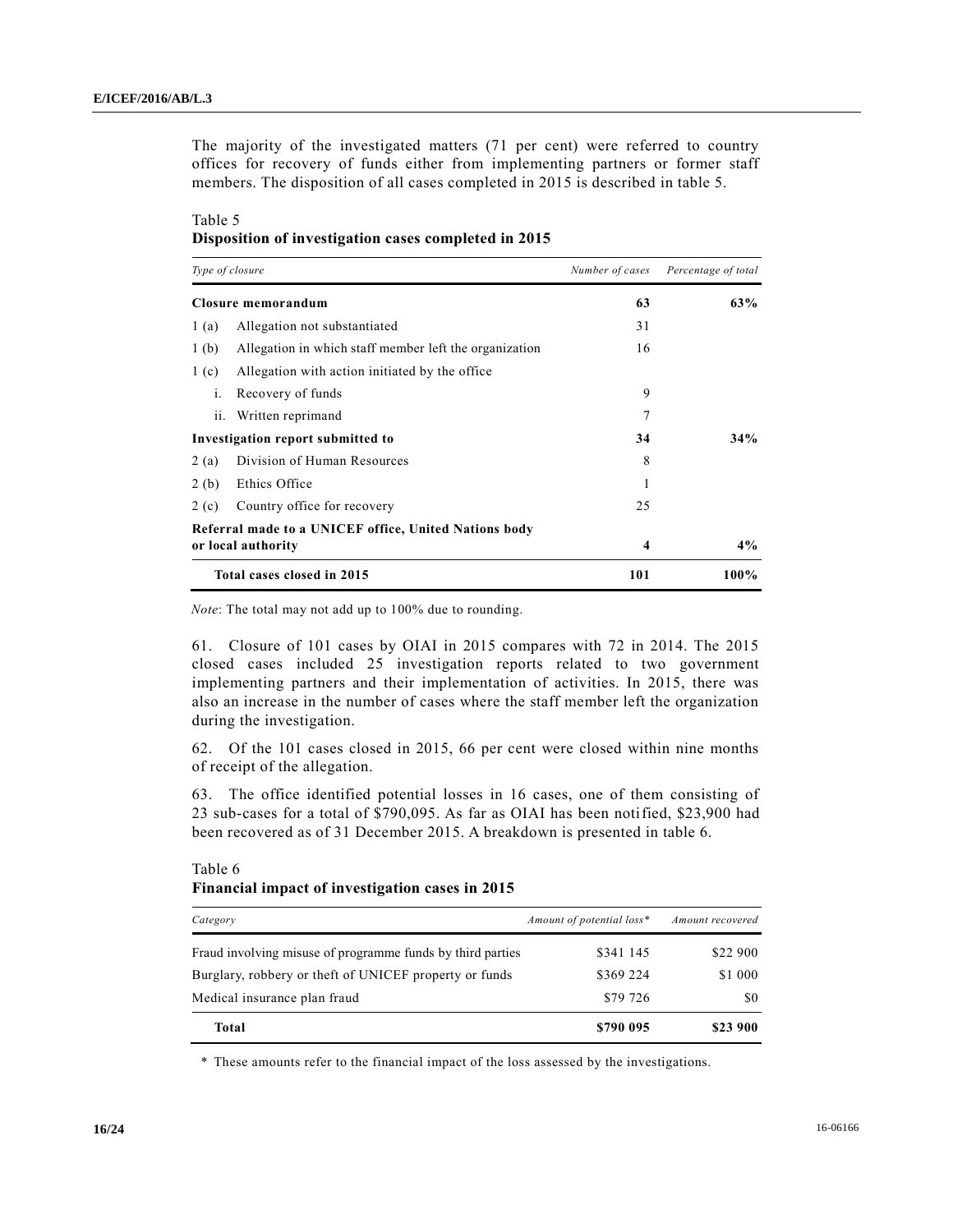### **D. Disciplinary measures and other actions taken**

64. The office submitted eight investigation reports to the Policy and Administrative Law section of DHR. One report related to a case of whistle-blower retaliation was also submitted to the Principal Adviser, Ethics Office, for appropriate action in accordance with CF/EXD/2007-005. By the end of 2015, the following actions had been taken by DHR:

- (a) three summary dismissals;
- (b) two separations from the organization with compensation;
- (c) one demotion with deferment of eligibility of promotion for two years;
- (d) one written censure for five years;

(e) one report resulted in no further action due to resignation after submission of the investigative report;

(f) one report resulted in no further action.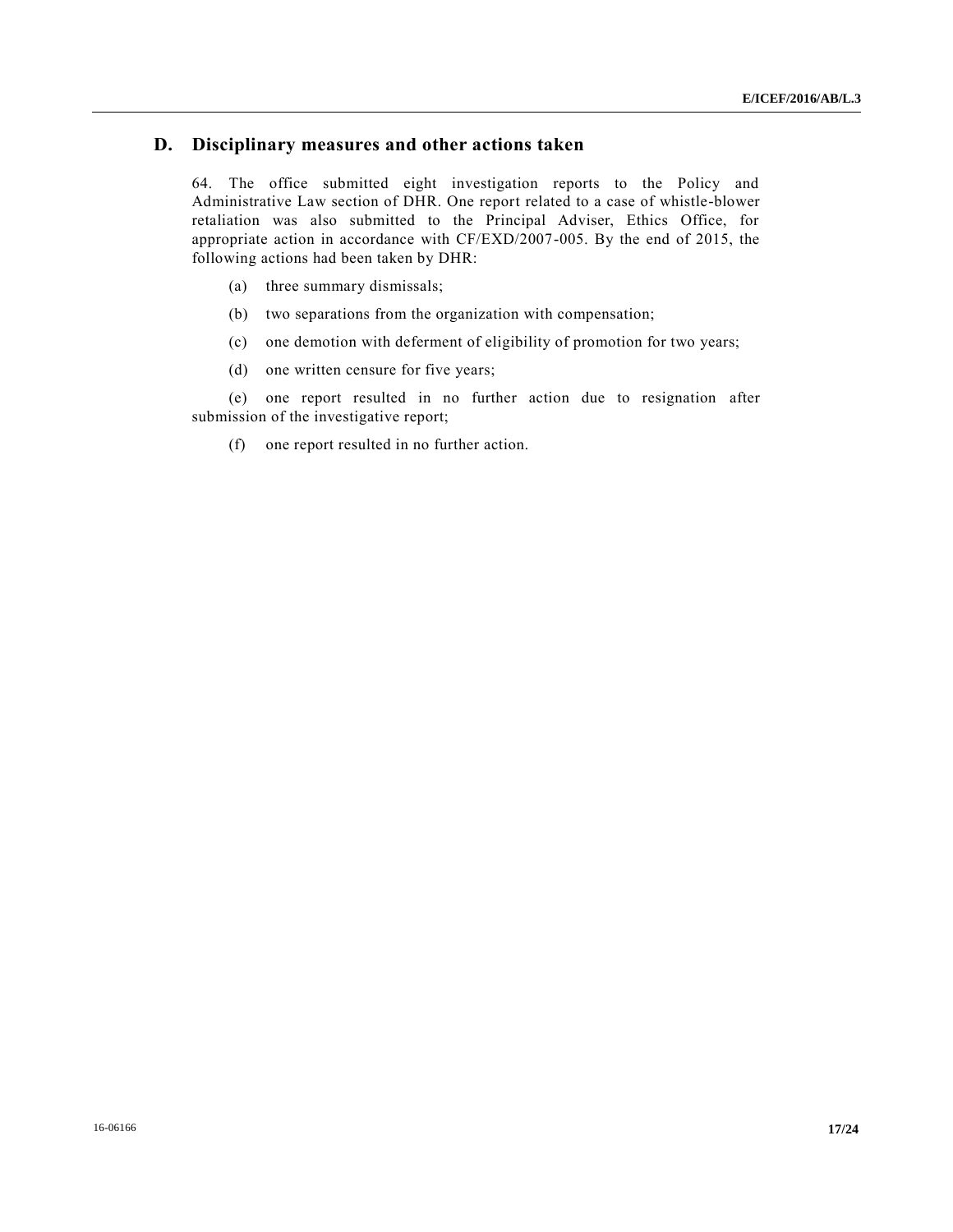### **Annex 1**

# **Audit and advisory reports issued in 2015**<sup>1</sup>

|     |                     |                                                                  |       | Number of agreed actions <sup>2</sup> |                                   |
|-----|---------------------|------------------------------------------------------------------|-------|---------------------------------------|-----------------------------------|
| No. | Reference<br>number | <b>UNICEF</b> audits                                             | Total | High priority                         | Report<br>conclusion <sup>3</sup> |
|     |                     | Country/area offices                                             |       |                                       |                                   |
| 1.  | 2015/02             | El Salvador Country Office ( $Remote$ ) <sup>4</sup>             | 6     | $\mathbf{1}$                          | Q-M                               |
| 2.  | 2015/03             | WASH programme of the Kenya Country Office                       | 19    | $\overline{4}$                        | $Q-S$                             |
| 3.  | 2015/04             | Guatemala Country Office                                         | 5     | $\mathbf{0}$                          | U                                 |
| 4.  | 2015/05             | Azerbaijan Country Office (Remote)                               | 12    | 1                                     | $Q-M$                             |
| 5.  | 2015/06             | Somalia Country Office                                           | 22    | 5                                     | $Q-S$                             |
| 6.  | 2015/07             | <b>Brazil Country Office</b>                                     | 21    | 4                                     | $Q-S$                             |
| 7.  | 2015/09             | Costa Rica Country Office (Remote)                               | 8     | 1                                     | $Q-M$                             |
| 8.  | 2015/11             | Comoros Country Office                                           | 14    | $\mathbf{1}$                          | Q-M                               |
| 9.  | 2015/12             | Democratic People's Republic of Korea Country<br>Office (Remote) | 6     | $\mathbf{0}$                          | $Q-M$                             |
| 10. | 2015/13             | Algeria Country Office (Remote)                                  | 18    | 5                                     | $Q-S$                             |
| 11. | 2015/17             | Kenya Country Office                                             | 21    | 4                                     | $Q-S$                             |
| 12. | 2015/18             | Togo Country Office (Remote)                                     | 13    | 2                                     | Q-M                               |
| 13. | 2015/19             | Benin Country Office (Remote)                                    | 11    | 3                                     | $Q-M$                             |
| 14. | 2015/20             | Central African Republic Country Office                          | 22    | 6                                     | $Q-S$                             |
| 15. | 2015/21             | Madagascar Country Office                                        | 18    | $\overline{4}$                        | $Q-M$                             |
| 16. | 2015/22             | Namibia Country Office (Remote)                                  | 5     | $\mathbf{0}$                          | U                                 |
| 17. | 2015/24             | Democratic Republic of the Congo Country Office                  | 19    | 6                                     | Q-M                               |
| 18. | 2015/25             | South Sudan Country Office                                       | 26    | 8                                     | $Q-S$                             |
| 19. | 2015/26             | Zimbabwe Country Office                                          | 21    | $\mathbf{1}$                          | $Q-M$                             |
| 20. | 2015/27             | Panama Country Office (Remote)                                   | 8     | $\mathbf{0}$                          | U                                 |
| 21. | 2015/28             | India Country Office                                             | 19    | 2                                     | $Q-M$                             |
|     |                     | Country/area offices (continued)                                 |       |                                       |                                   |
| 22. | 2015/29             | Oman Country Office (Remote)                                     | 10    | 2                                     | Q-M                               |
| 23. | 2015/30             | Zambia Country Office                                            | 20    | 2                                     | $Q-M$                             |
| 24. | 2015/31             | Cambodia Country Office                                          | 6     | $\overline{c}$                        | $Q-M$                             |
| 25. | 2015/32             | Cuba Country Office (Remote)                                     | 11    | 2                                     | $Q-M$                             |
| 26. | 2015/33             | Nigeria Country Office                                           | 21    | 5                                     | $Q-S$                             |
| 27. | 2015/35             | Tunisia Country Office                                           | 12    | $\overline{c}$                        | O-M                               |

<sup>4</sup> Remote audits were conducted for 13 country/area offices using a process that coupled information and communication technology with data analytics.

**\_\_\_\_\_\_\_\_\_\_\_\_\_\_\_\_\_\_**

 $1$  Audit and advisory reports are listed by report reference number.<br><sup>2</sup> Some medium- or high-risk agreed action plans were communicated to the Executive Director confidentially to prevent organizational exposure to the related risks.

<sup>&</sup>lt;sup>3</sup> Report conclusions may be: unqualified (U); qualified-moderate (Q-M); qualified-strong (Q-S); or adverse (A).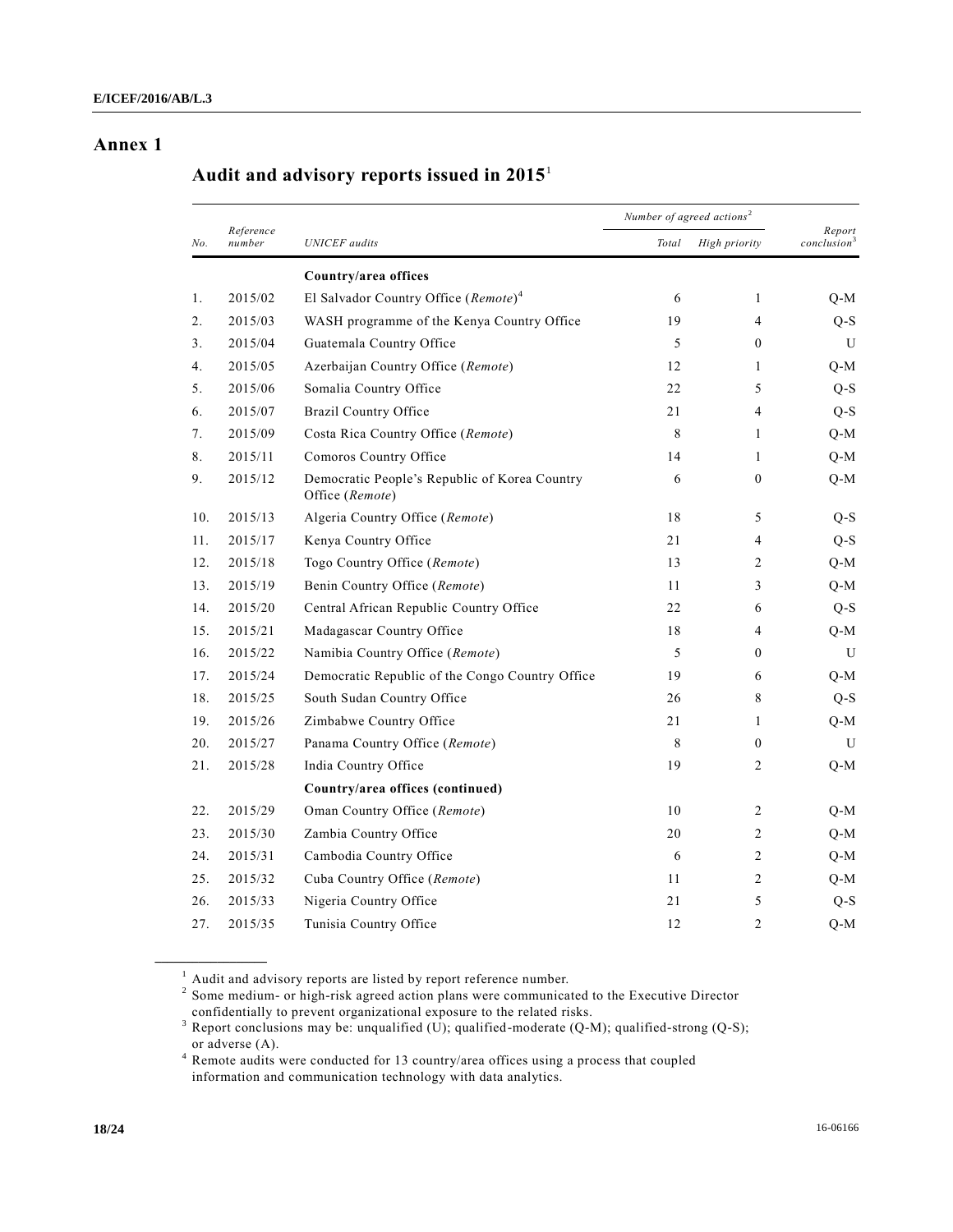|                |                     |                                                                                                        | Number of agreed actions <sup>2</sup> |                |                                   |
|----------------|---------------------|--------------------------------------------------------------------------------------------------------|---------------------------------------|----------------|-----------------------------------|
| No.            | Reference<br>number | <b>UNICEF</b> audits                                                                                   | Total                                 | High priority  | Report<br>conclusion <sup>3</sup> |
| 28.            | 2015/36             | State of Palestine Office                                                                              | 18                                    | $\mathbf{1}$   | $Q-M$                             |
| 29.            | 2015/37             | Kosovo Office (Remote)                                                                                 | 10                                    | $\mathbf{1}$   | Q-M                               |
| 30.            | 2015/38             | Timor-Leste Country Office (Remote)                                                                    | 17                                    | 5              | Q-M                               |
| 31.            | 2015/39             | Nicaragua Country Office                                                                               | 11                                    | $\theta$       | U                                 |
| 32.            | 2015/40             | Philippines Country Office                                                                             | 25                                    | 6              | $Q-S$                             |
| 33.            | 2015/41             | Dominican Republic Country Office                                                                      | 11                                    | $\mathbf{1}$   | $Q-M$                             |
| 34.            | 2015/42             | Guinea-Bissau Country Office                                                                           | 13                                    | $\overline{4}$ | $Q-S$                             |
|                |                     | <b>Total</b>                                                                                           | 499                                   | 91             |                                   |
|                |                     | <b>Regional office audits</b>                                                                          |                                       |                |                                   |
| 1.             | 2015/08             | Regional Office for Latin America and Caribbean                                                        | 10                                    | $\mathbf{0}$   | U                                 |
| 2.             | 2015/34             | Regional Office for Middle East and North Africa                                                       | 20                                    | $\mathbf{1}$   | $Q-M$                             |
|                |                     | <b>Total</b>                                                                                           | 30                                    | $\mathbf{1}$   |                                   |
|                |                     | Headquarters and thematic area audits                                                                  |                                       |                |                                   |
| $\mathbf{1}$ . | 2015/14             | Management of Service Contracts in UNICEF's<br><b>Headquarters Divisions</b>                           | 32                                    | 8              | $O-S$                             |
|                |                     | <b>Total</b>                                                                                           | 32                                    | 8              |                                   |
|                |                     | Inter-agency audits                                                                                    |                                       |                |                                   |
| $\mathbf{1}$ . | 2015/10             | Delivering as One in Malawi (Joint) <sup>5</sup>                                                       | 16                                    | 8              | Q-M                               |
|                |                     | <b>Total</b>                                                                                           | 16                                    | 8              |                                   |
|                |                     | Advisory services <sup>6</sup>                                                                         |                                       |                |                                   |
| 1.             | 2015/01             | Support to strengthening governance and internal<br>control capability of the Global Staff Association | NA                                    | NA             | NA                                |
| 2.             | 2015/15             | Quality assurance review of Moore Stephens<br>special audits of cash transfers in Madagascar           | NA                                    | NA             | NA                                |
| 3.             | 2015/16             | Conflict of Interest and Financial Disclosure<br>Programme in UNICEF headquarters divisions            | NA                                    | NA             | NA                                |
| 4.             | 2015/23             | Strengthening office management in the Haiti<br>Country Office                                         | NA                                    | NA             | NA                                |
|                |                     | <b>Total</b>                                                                                           | 577                                   | 108            |                                   |

NA = Not applicable.

**\_\_\_\_\_\_\_\_\_\_\_\_\_\_\_\_\_\_**

 $<sup>5</sup>$  This audit was conducted jointly by the internal audit services of UNDP (which led the audit),</sup> FAO, UNFPA and UNICEF. The report was issued to the Chair of the United Nations Development Group. The OIAI does not follow-up on the status of the implementation of the recommendations made in this report.

<sup>&</sup>lt;sup>6</sup> In addition to the four items listed, OIAI also provided ongoing advice to the Division of Financial and Administrative Management on European Commission verification missions. A report was not issued.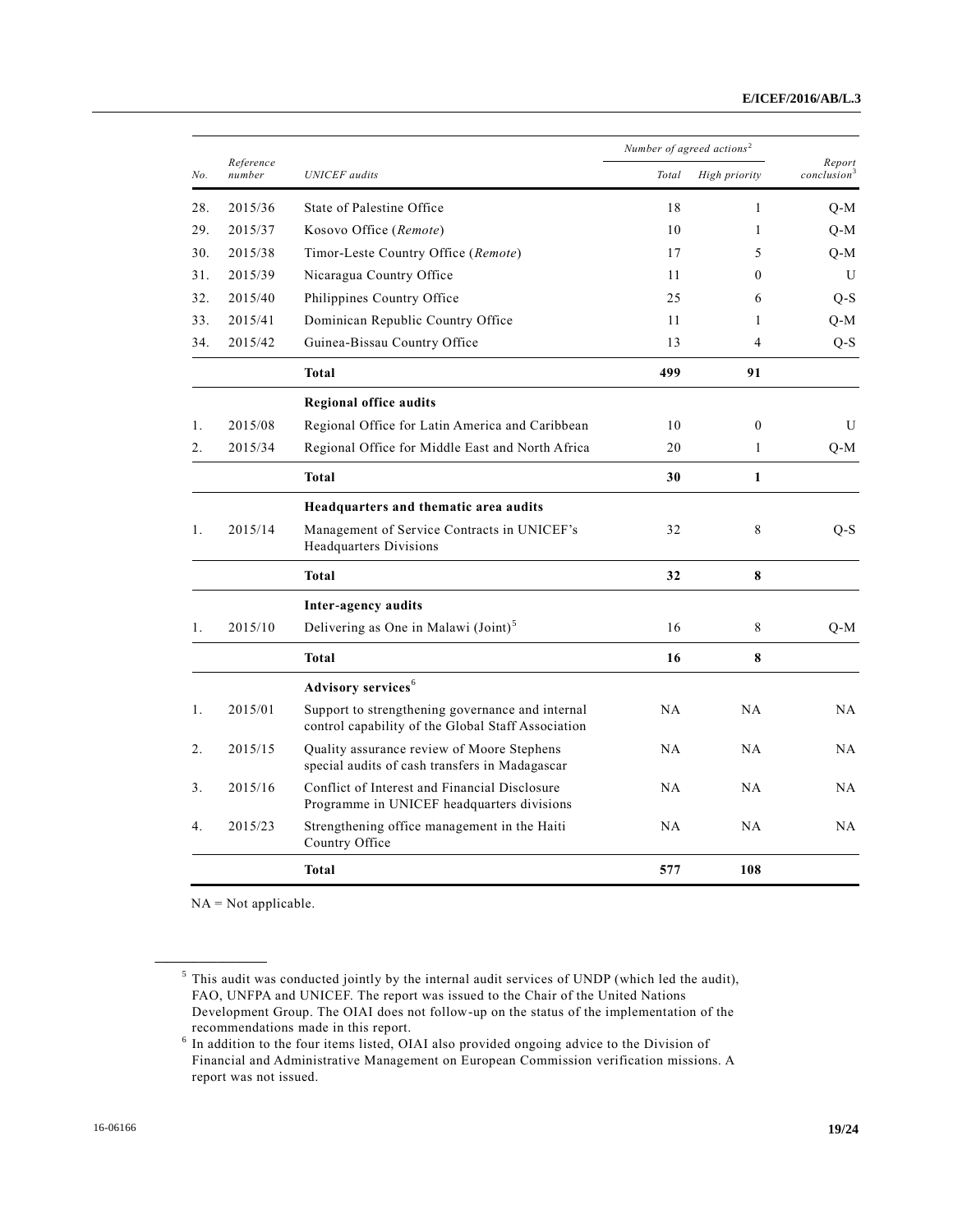## **Annex 2**

# **Key processes identified for priority action by management**

|    |                                                | High-priority agreed actions |                     |  |  |
|----|------------------------------------------------|------------------------------|---------------------|--|--|
|    | Risk area process                              | Number                       | Percentage of total |  |  |
| I. | Results-based management and reporting         | 48                           | 48%                 |  |  |
|    | 1. Support to programme implementation         | 21                           | 21%                 |  |  |
|    | 2. Monitoring of programme implementation      | 12                           | 12%                 |  |  |
|    | 3. Programme planning                          | 7                            | 7%                  |  |  |
|    | 4. Reporting                                   | 6                            | 6%                  |  |  |
|    | 5. Evaluation                                  | $\overline{c}$               | 2%                  |  |  |
| П. | <b>Supply and logistics</b>                    | 24                           | 24%                 |  |  |
|    | 1. Procurement and contracting                 | 19                           | 19%                 |  |  |
|    | 2. Inventory management                        | 5                            | $5\%$               |  |  |
|    | III. Governance and accountability             | 11                           | 11%                 |  |  |
|    | Supervisory structures                         | 7                            | 7%                  |  |  |
|    | 1. Delegation of authorities                   | 2                            | $2\%$               |  |  |
|    | 2. Performance measurement                     | 1                            | $1\%$               |  |  |
|    | 3. Risk management                             | 1                            | $1\%$               |  |  |
|    | IV. Budget and cash management                 | 5                            | 5%                  |  |  |
|    | 1. Financial management                        | 5                            | $5\%$               |  |  |
| V. | Human resources and unethical behaviour        | 8                            | 8%                  |  |  |
|    | 1. Staffing structure                          | 6                            | 6%                  |  |  |
|    | 2. Ethics                                      | 2                            | $2\%$               |  |  |
|    | VI. Funding and external stakeholder relations | $\mathbf{2}$                 | 2%                  |  |  |
|    | 1. Resource mobilization and management        | $\overline{2}$               | $2\%$               |  |  |
|    | VII. Safety and security                       | 2                            | 2%                  |  |  |
|    | <b>Total</b>                                   | 100 <sup>7</sup>             | 100%                |  |  |

**\_\_\_\_\_\_\_\_\_\_\_\_\_\_\_\_\_\_**

 $\sigma$  This excludes the eight high-priority recommendations included in the joint audit of Delivering as One in Malawi, which are being followed up by the lead agency, UNDP.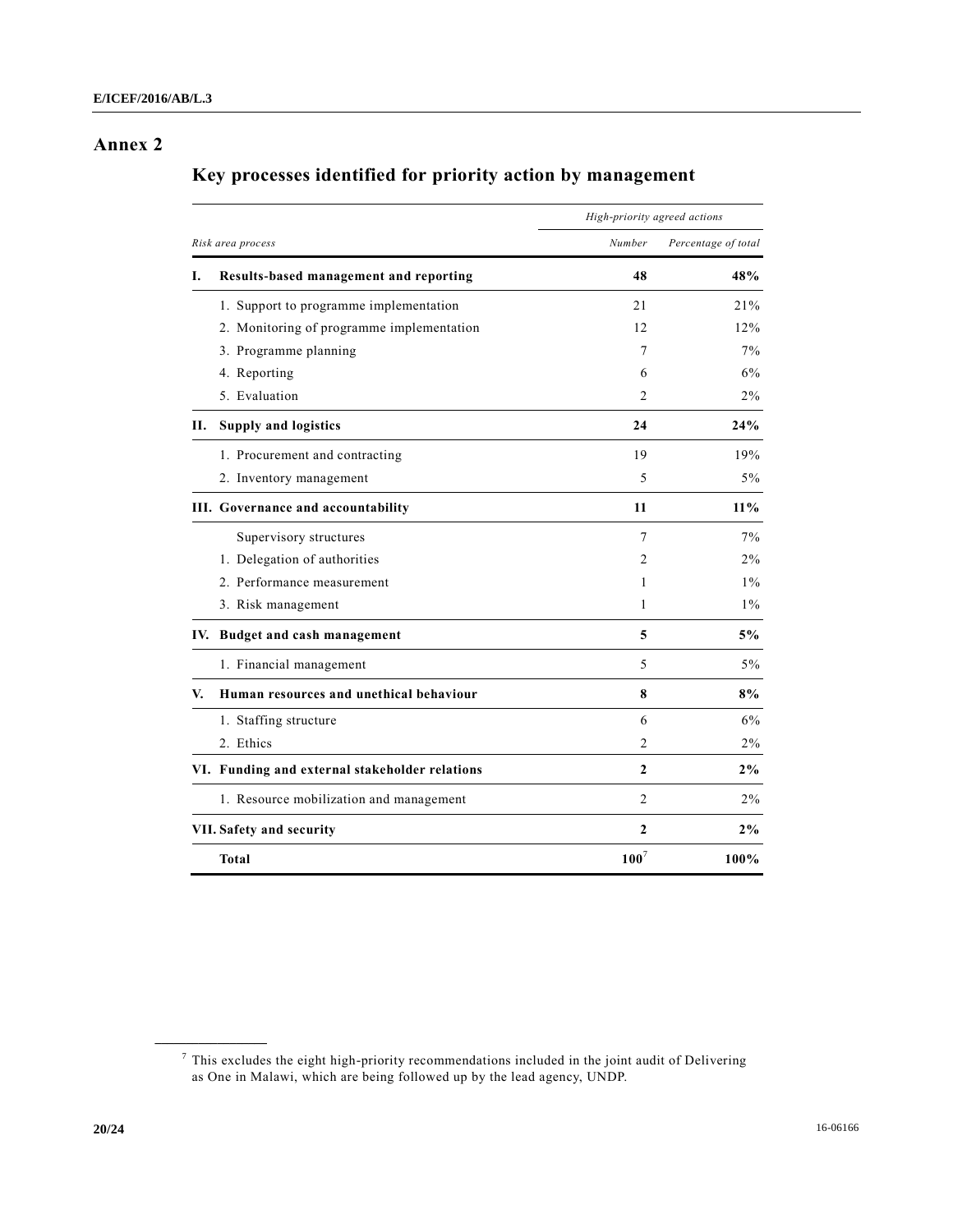### **Annex 3**

### **Recommendations unresolved for more than 18 months**

### **I. Audit of the framework for managing policies and procedures, issued June 2012 (three recommendations; open 42 months)**

1. Two recommendations pertain to a governance structure for managing organizational policies, procedures and guidance; and establishing minimum standards for policy development and management.

2. *Status: The Office of the Comptroller discussed the draft policy on the UNICEF regulatory framework with the Deputy Executive Director (DED) Management in October 2015, wherein it was agreed that the draft policy would be presented to the Executive Director after making revisions based on consultations with the UNICEF Office of the Legal Adviser and the DED Management.*

3. The third recommendation pertains to defining a common organizational platform for storing all policies and procedures.

4. *Status: The Office of the Comptroller and the Director of Information Technology Solutions and Services met in October 2015 and agreed to collaborate on the identification of a policy management software within a broader governance, risk and compliance system and a broader enterprise content management strategy. Funds have already been allocated for this platform. The draft policy on the regulatory framework will reference the functionalities of the future policy management software.*

### **II. Audit of user access controls and segregation of duties, issued April 2013 (one recommendation; open 32 months)**

5. One recommendation pertains to drawing up a policy formalizing the governance structure concerning user roles, documenting the processes relative to the oversight bodies and supporting teams, and seeing that governance and oversight over the enterprise resource planning system user access security becomes fully operational.

6. *Status: There was progress in the documentation of processes and in the endorsement of the User Roles Governance Group terms of reference by the VISION Owners Group.*

### **III. Audit of UNICEF Treasury Management, issued July 2013 (five recommendations; open 29 months)**

7. One recommendation pertains to exploring alternative treasury technology software to provide the automation required to meet treasury management requirements efficiently and accurately. A cost-benefit analysis will be conducted to evaluate the efficacy of an integrated treasury management system within SAP compared with stand-alone software solutions interfaced with SAP.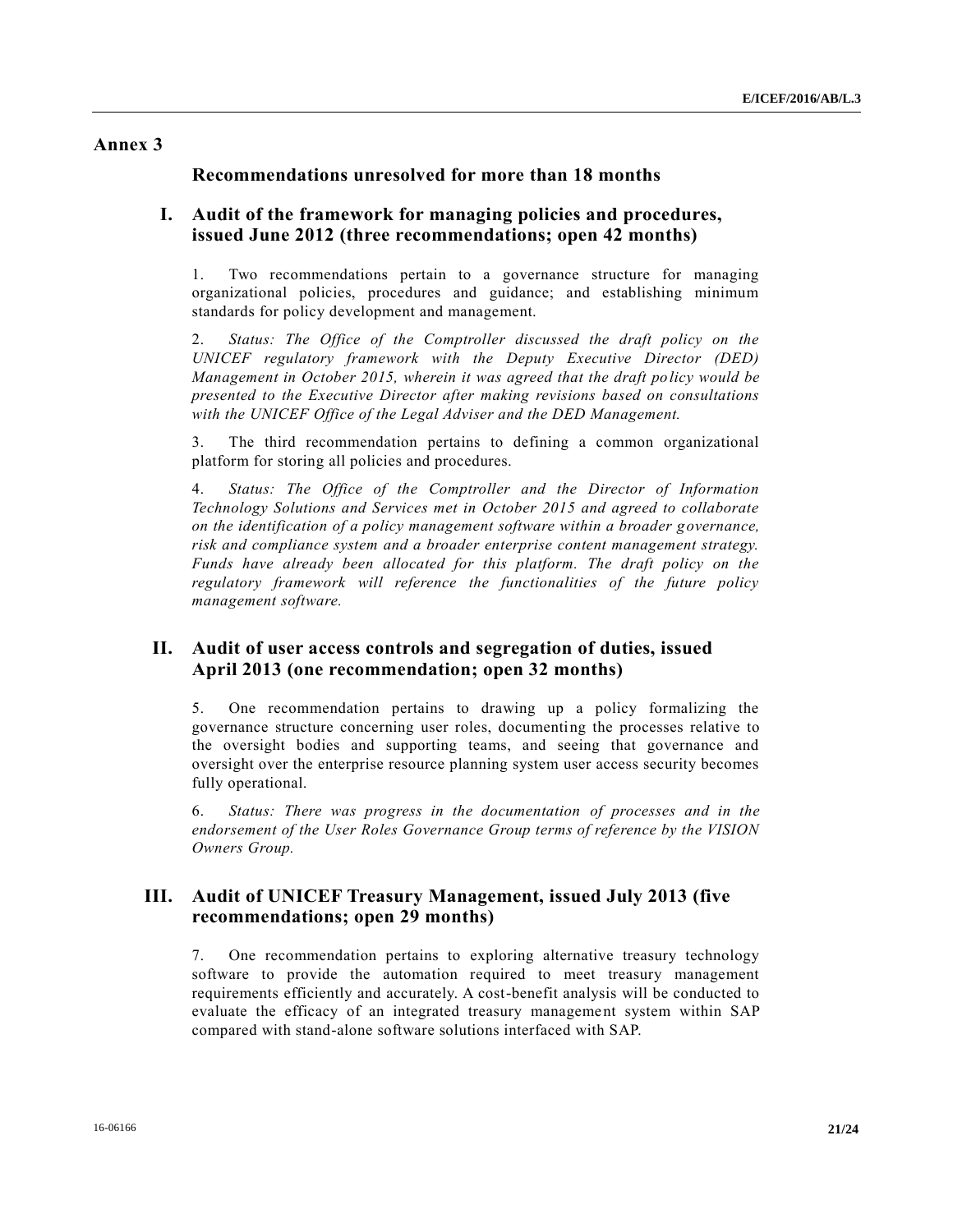8. *Status: The Division of Financial and Administrative Management (DFAM) advised that a cost-benefit analysis was conducted and an integrated solution agreed. The Heat Map has been implemented and will address historical spending patterns, cash spent, reasonableness of replenishments requested and period cash balances. The outstanding deliverable is the Portfolio Analyzer.* 

9. One recommendation pertains to ensuring that, for all banking relationships with global providers, there are written agreements with financial partners consistent with United Nations terms and conditions, and to establish, to the extent possible, depository accounts with global and regional financial institutions rather than local banks for country office operational and private sector donor accounts.

10. *Status: The United Nations Office of Legal Affairs is continuing to negotiate the global agreements with the six core United Nations banks. UNICEF has agreements in place for key banking providers and is systematically reviewing local arrangements as part of the Bank Rationalization Project to build an optimized "banking infrastructure" globally. A SWIFT survey was also conducted on the capability of banks to receive electronic payments and to provide electronic bank statements.*

11. One recommendation pertains to implementing the SAP cash forecasting and cash management modules.

12. *Status: Advised by DFAM that the cash forecasting tool has been deferred until funds can be secured, as late as the plan for the next biennium.*

13. One recommendation pertains to DFAM securing sufficient technological and staffing resources to monitor established risk control policies and guidelines; the prioritization of SAP configuration and reporting requirements for treasury management; and assessment of SAP technology expertise requirements.

14. *Status: Advised by DFAM that most of the critical areas have been addressed, with the Portfolio Analyzer an outstanding deliverable. The Heat Map has been implemented and will address historical spending patterns, cash spent, reasonableness of replenishment requests and period cash balances. A decision by senior management on staffing recommendations is still to be finalized.*

15. One recommendation pertains to DFAM implementing the SAP Portfolio Analyzer to produce robust investment portfolio performance metrics.

16. *Status: DFAM advised that the SAP Portfolio Analyzer remains an outstanding deliverable.*

## **IV. Audit of the Public Sector Alliances and Resource Mobilization Office (PARMO), issued December 2013 (two recommendations; open 24 months)**

17. Two recommendations pertain to the Office of the Executive Director (OED) agreeing to issue an Executive Directive stating the strategic vision and implementation framework for the UNICEF resource mobilization function, outlining the roles and responsibilities assigned to PARMO (now the Public Partnerships Division, PPD) and other UNICEF organizational units; and establishing a strategy and requirements to improve the quality and timeliness of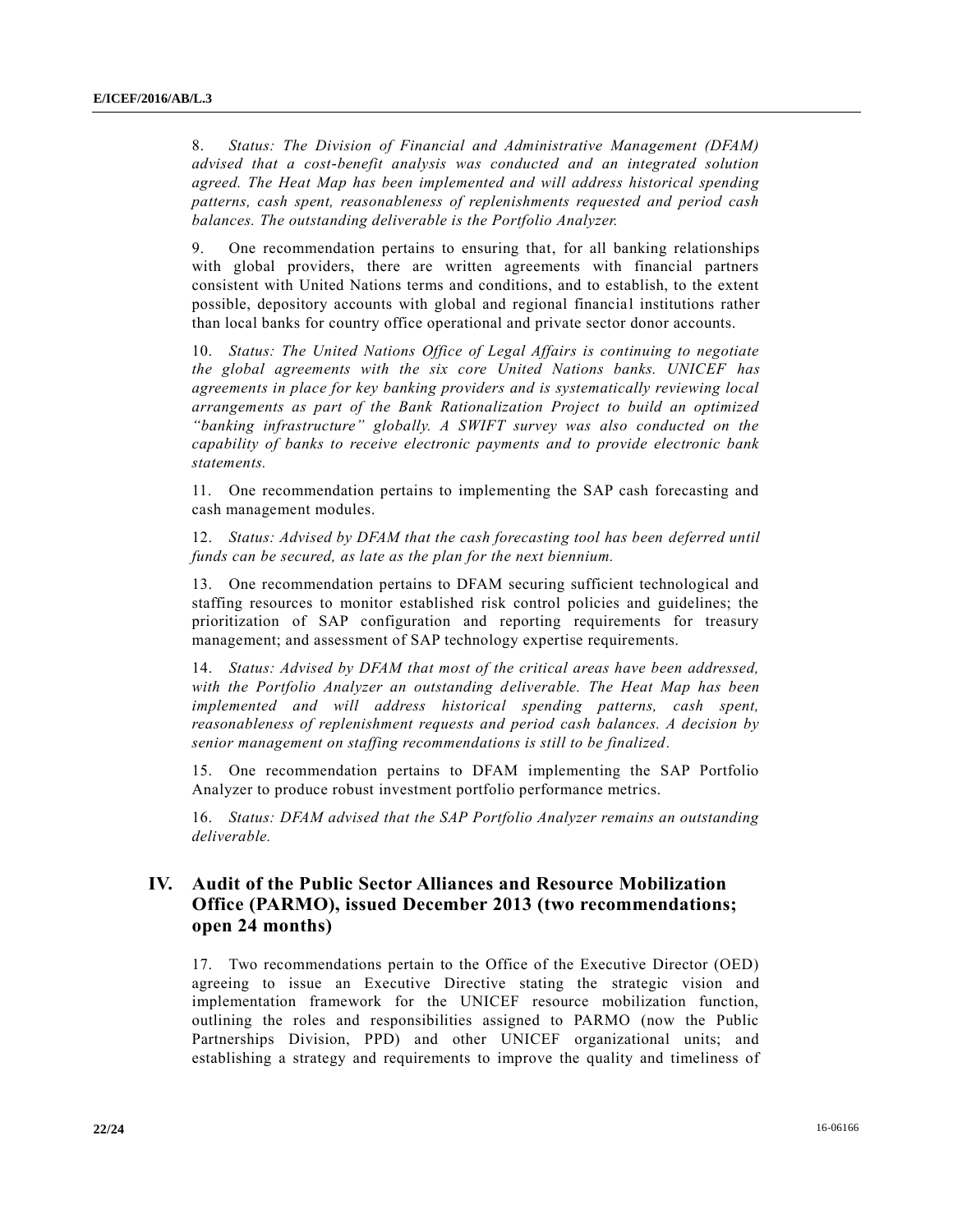donor reports at the global level; clarifying the responsibilities of PPD and regional offices regarding oversight and support on donor reporting.

18. *Status: In June 2015, the DED Partnerships informed OIAI that the terms of reference (TOR) for UNICEF resource mobilization roles and responsibilities had been finalized and would be advertised in order to embark on the work of the issuance of the revised Executive Directive. In January 2016, the DED Partnerships informed OIAI that a consultant was being hired to review the accountability framework for resource mobilization.*

### **V. Audit of the Office of Research (OoR), issued December 2013 (four recommendations; open 24 months)**

19. One recommendation pertains to OED establishing a policy on research that outlines the mandate, objectives, responsibilities, authorities and accountabilities of OoR as well as other research-producing entities in UNICEF; sets standards for UNICEF research; clarifies reporting requirements to the Executive Board; and establishes mechanisms to monitor and report on compliance with the policy.

20. *Status: The Standing Committee on Research and Data discussed the first draft of the research policy in June 2015. Following revisions and a final consultation with country and regional offices, the revised draft is with OED for review.*

21. One recommendation pertains to OED reviewing the funding mechanisms of OoR.

22. *Status: The Office of the Executive Director supports successful efforts by OoR to secure long-term funding from external sources. Subsequently closed (February 2016).*

23. One recommendation pertains to OED reinforcing in its new policy on research the independent status of OoR and the mechanisms to promote and protect such independence.

24. *Status: The decision memo issued by the Executive Director in 2014 stated that OoR will maintain the independence of its research function and its resource mobilization efforts vis-à-vis external partners. The policy on research is expected to cover the issue of the independence of OoR. The revised draft policy is with OED for review.* 

25. One recommendation pertains to the Division of Data, Research and Policy developing procedures and guidance for carrying out and reporting on research and related activities at all levels in UNICEF; ensuring that the new classification is reflected in the new policy on research; and establishing mechanisms to monitor and report on such research expenditure annually.

26. *Status: The Office of Research reported that it was developing a research expenditure report and procedures on quality assurance and research. Subsequently closed (February 2016).*